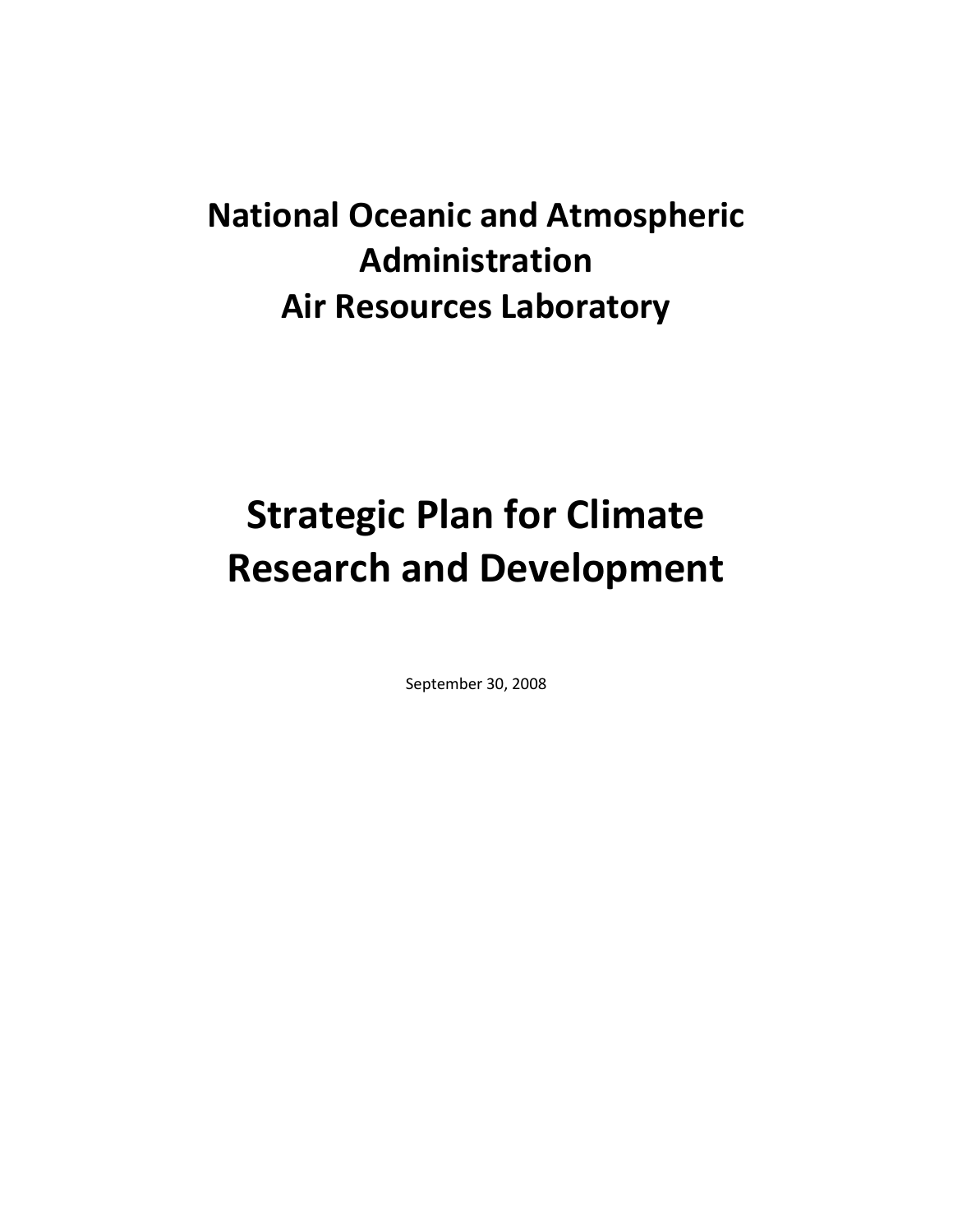# **Table of Contents**

| Appendix B: Selected Air Resources Laboratory Milestones in Climate Research and Development  16 |  |
|--------------------------------------------------------------------------------------------------|--|
|                                                                                                  |  |
|                                                                                                  |  |
|                                                                                                  |  |
|                                                                                                  |  |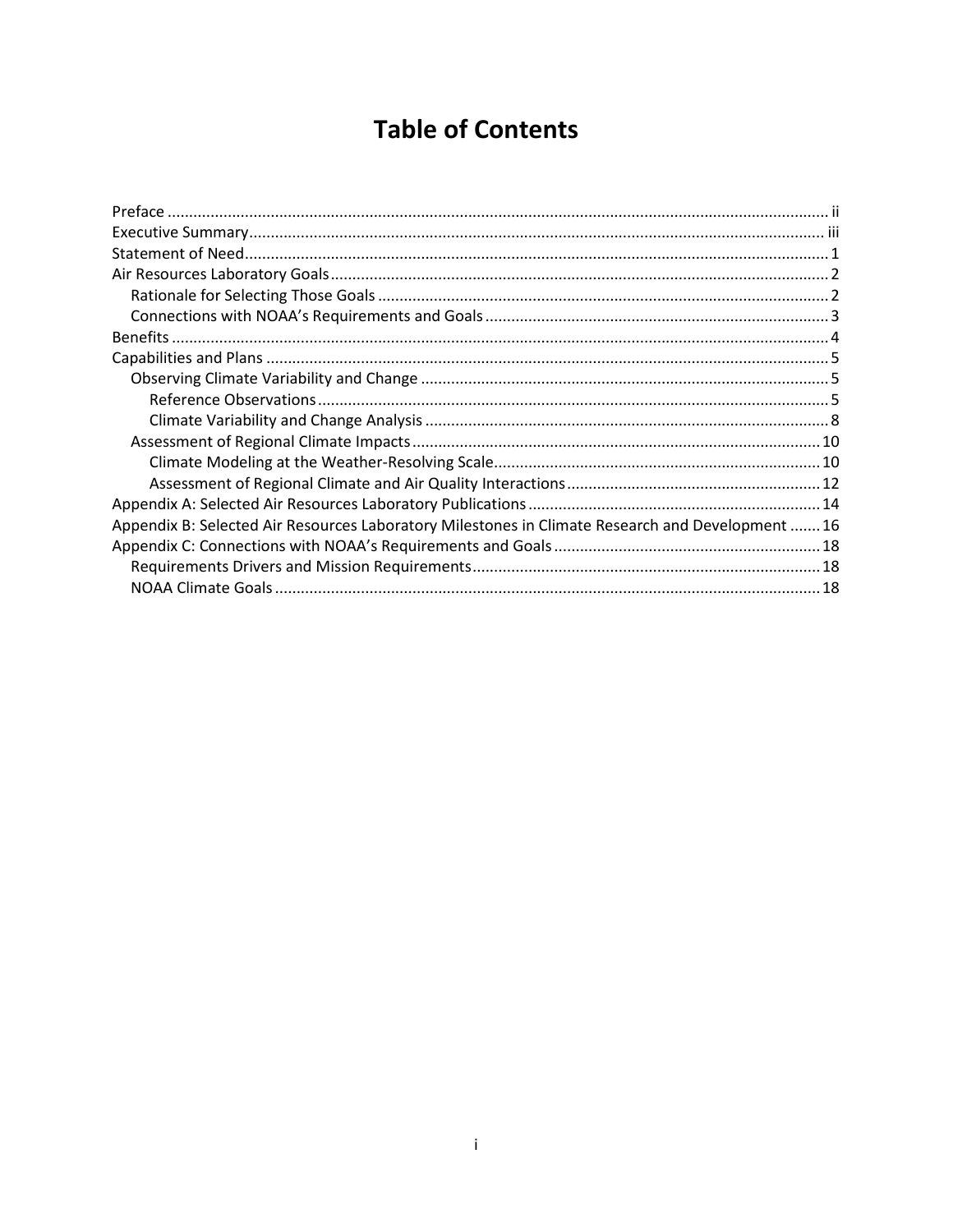### **PREFACE**

<span id="page-2-0"></span>The purpose of this plan is to identify general directions and potential opportunities for climate research and development at the National Oceanic and Atmospheric Administration (NOAA) Air Resources Laboratory (ARL). ARL's climate team met with a variety of stakeholders to discuss current and future climate research needs and then considered these needs and the Lab's capabilities. From a broad range of possibilities, the team identified the topic areas in which ARL could make the greatest contributions consistent with resource constraints. ARL will be pursuing work in the described areas and developing more detailed plans as appropriate.

The intended audiences for this plan include current and future ARL staff; NOAA line office, program, and goal staff; and current and future collaborators. It is hoped that this plan will help those groups better understand the themes and directions of ARL's climate research activities, leading to better recognition of ARL's activities, better integration with and support of NOAA's mission, and enhanced collaborations. ARL expects the ideas presented in this plan to evolve as climate issues and needs and NOAA's plans for a National Climate Service evolve.

ARL appreciates the valuable input the following people provided during the development of this plan:

Dr. Krisa Arzayus , National Oceanic and Atmospheric Administration, Climate Program Office Rona Birnbaum, U.S. Environmental Protection Agency, Office of Atmospheric Programs Dr. Antonio Busalacchi, University of Maryland, Department of Atmospheric and Ocean Science and

Earth System Science Interdisciplinary Center Neil Christerson, National Oceanic and Atmospheric Administration, Climate Goal Howard Diamond, National Oceanic and Atmospheric Administration, National Climatic Data Center Alan Cohn, U.S. Environmental Protection Agency, Office of Atmospheric Programs Dr. Wayne Higgins, National Oceanic and Atmospheric Administration, Climate Prediction Center Dr. Carey Jang, U.S. Environmental Protection Agency, Office of Air Quality Planning and Standards Dr. Thomas Karl, National Oceanic and Atmospheric Administration, National Climatic Data Center Craig Long, National Oceanic and Atmospheric Administration, Climate Prediction Center Dr. Alexander MacDonald, National Oceanic and Atmospheric Administration, Office of Oceanic and Atmospheric Research

Dr. Chris Miller, National Oceanic and Atmospheric Administration, Climate Program Office William Murray, National Oceanic and Atmospheric Administration, Climate Program Office Sharon Phillips, U.S. Environmental Protection Agency, Office of Air Quality Planning and Standards Dr. Richard Rosen, National Oceanic and Atmospheric Administration, Climate Program Office Jason Samenow, U.S. Environmental Protection Agency, Office of Atmospheric Programs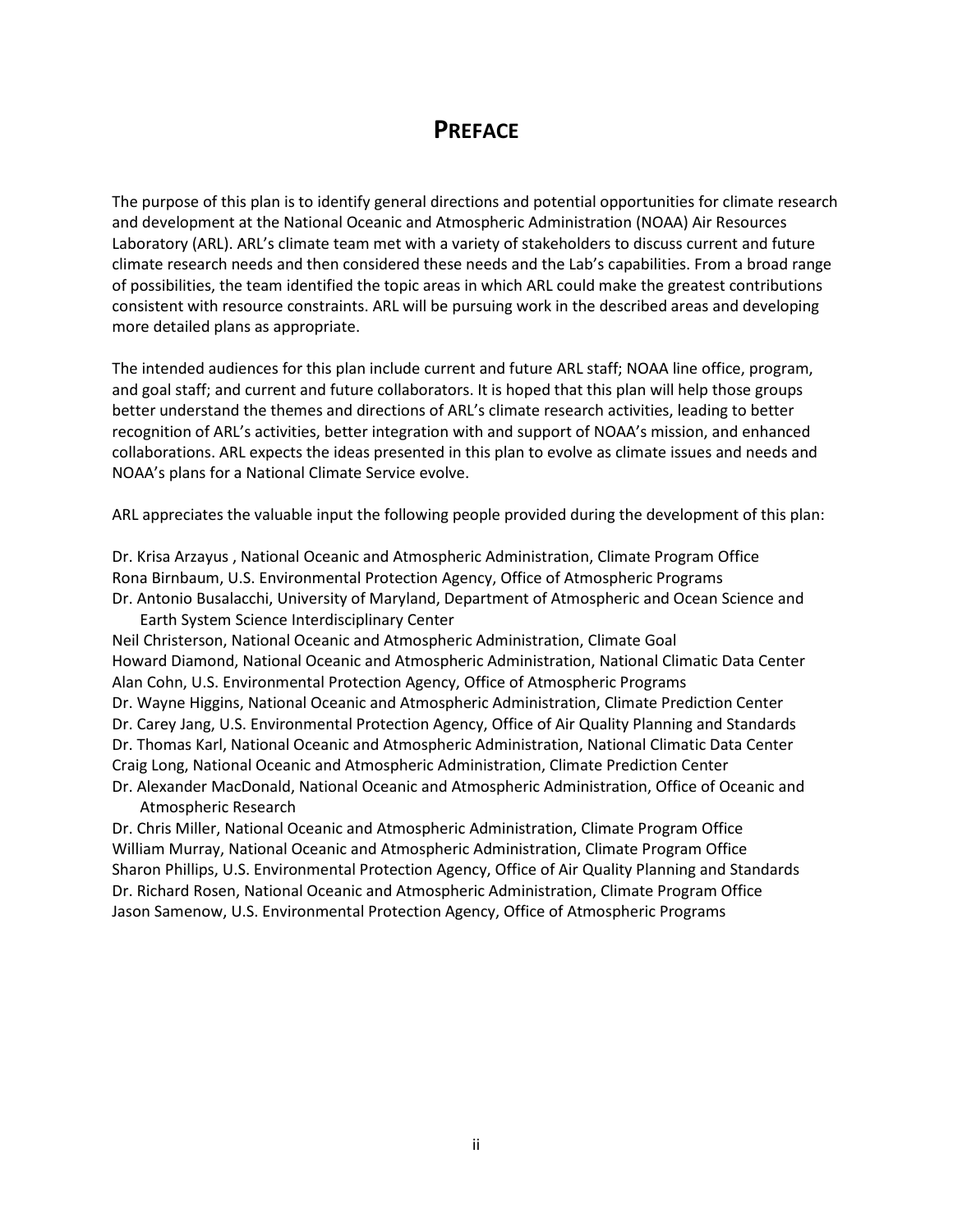# **EXECUTIVE SUMMARY**

<span id="page-3-0"></span>Climate change will likely be the most serious and far-reaching environmental challenge of the 21st century. The National Oceanic and Atmospheric Administration's (NOAA) climate program, in collaboration with other agencies, provides the scientific underpinning of the Nation's climate policies and plans. NOAA's goal is to "understand climate variability and change to enhance society's ability to plan and respond." In achieving that goal, NOAA provides the observations, analyses, research, data and information products, projections and decision support required by climate policy-makers and planners. Many NOAA components support that goal in various ways. NOAA's Air Resources Laboratory (ARL), working with other NOAA labs and centers and with external partners, provides unique and important contributions that complement and support multiple NOAA and national activities and that help satisfy many of NOAA's climate mission requirements.

ARL has a long history of climate research with significant accomplishments spanning more than 40 years. The Lab's future contribution to the overall NOAA research effort has two primary foci: (1) **Observing Climate Variability and Change** and (2) **Assessment of Regional Climate Impacts**. Both research activities result in data and information products that support other components of the NOAA Climate Goal. These activities are well aligned with NOAA's and the Nation's needs for climate information and services and with ARL's resources and historic strengths. ARL conducts all of these activities in close cooperation with a number of government and academic partners.

ARL's capabilities and plans for **Observing Climate Variability and Change** fall into two program areas: Reference Observations, focused on the design, establishment, operation, maintenance and analysis of *in situ* atmospheric climate reference observations in the U.S. and internationally, and Climate Variability and Change Analysis, aimed at documenting and understanding diurnal to multi-decadal climate variations and at detecting long-term climate changes in the context of both shorter-term variability and observational uncertainty. Both activities support the development of data sets and insights required to understand the climate system and to evaluate other observing (e.g., satellites) and modeling systems.

Work on reference observations is primarily organized around several networks. ARL plays a key role in the U.S. Climate Reference Network and U.S. Historical Climatology Network Modernization project, both of which will provide long-term observations of key climate parameters at the Earth's surface. ARL and its partners have also developed the Surface Energy Budget Network, which provides a detailed examination of the land-surface and related radiative processes that can drive regional climate. In addition, ARL has provided leadership for the development of the Global Climate Observing System Reference Upper-Air Network, which will ensure that future climate scientists will be able to identify upper-air climate change signals in observational data more confidently than is now possible. ARL's activities in these and related networks are expected to expand in the future.

The prime objective in Climate Variability and Change Analysis is to advance understanding of climate variability and change by continuing to document and analyze diurnal to multi-decadal variations in the global climate system, with emphasis on analysis of upper-air observational data and data quality issues. ARL has more than three decades of experience in analysis of observed climate variability and change and has made significant contributions to understanding past atmospheric changes at the surface and in the upper-air. In the future, ARL will extend its work in this area to further investigate long-term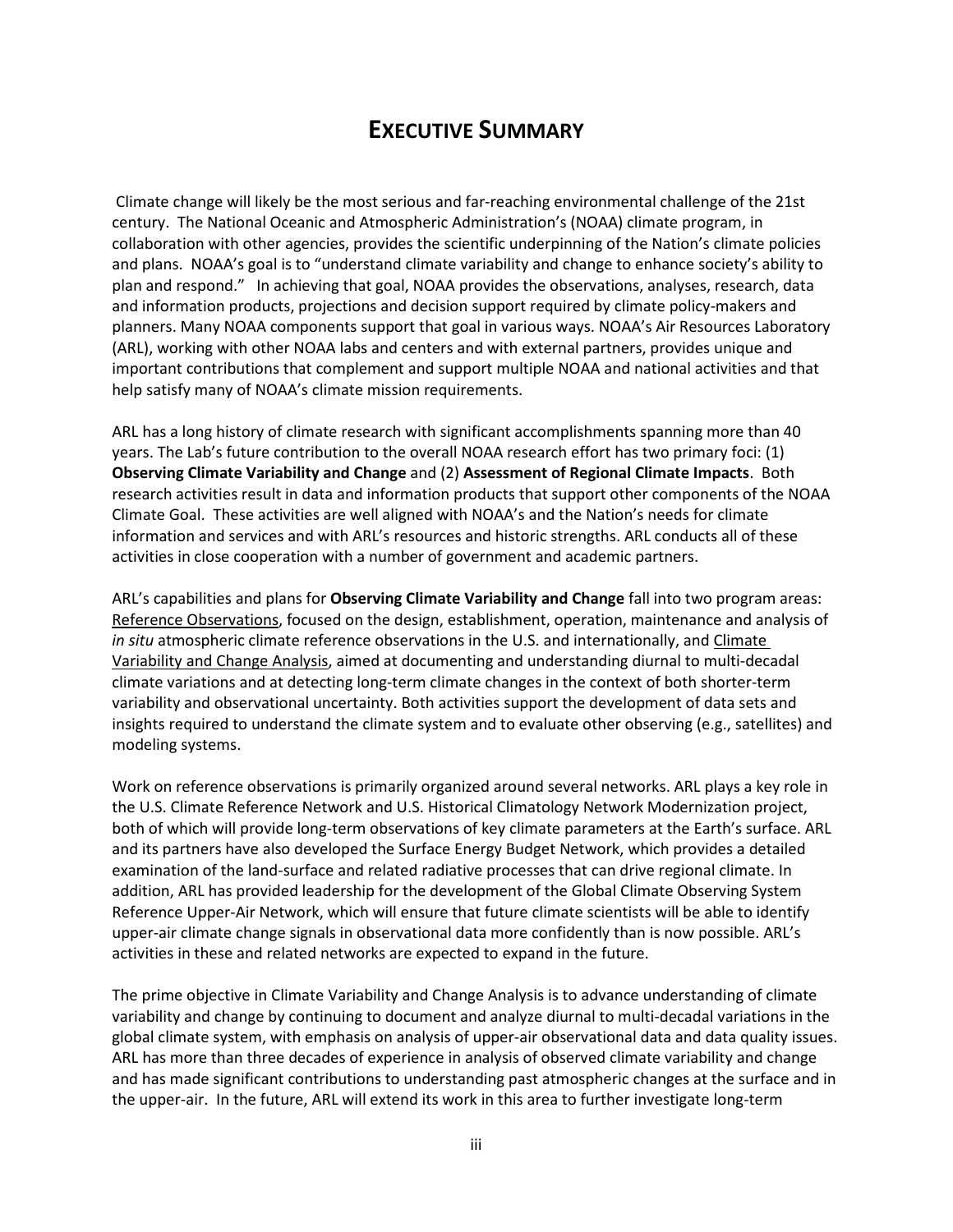changes in clouds, particularly as they may relate to climate feedback mechanisms and to air quality changes, and possible changes in aspects of atmospheric circulation, including jet streams and storm tracks. The program will also involve study of the relationships between circulation changes, temperature changes in the troposphere and stratosphere, and tropopause region changes.

ARL's capabilities and plans for **Regional Climate Impacts** involves development and evaluation of modeling tools for simulating climate and related processes on regional scales for application to climate problems involving air quality, water resources, ecosystems, and extreme events. This work falls into two program areas: (1) Climate Modeling at the Weather-Resolving Scale, which links global scale climate to regional-scale mesoscale conditions, (2) Assessment of Regional Climate and Air Quality Interactions, which is focused on the potential impacts of regional-scale climate variability and trends and of climate and air quality mitigation measures on future air quality conditions.

The prime objective of the Climate Modeling at the Weather-Resolving Scale activity is to provide regional climate tools and projections to support well informed decision making on climate policies and plans. ARL's role currently in this area is coordination and support of external development of the Climate extension of the Weather Research and Forecast model. The model has been applied or is being considered for studying multiple issues, such as water availability. In the future, availability and development of the modeling system and ARL's technical activities will be enhanced.

The prime objective of Assessment of Regional Climate and Air Quality Interactions is to develop modeling tools and information for climate and air quality decision-makers on the interactions of climate and air quality and mitigation measures for each. Those issues have mutual interactions. For instance, aerosols are a key issue for both air quality and climate. Decision-makers need to understand such interactions to find approaches that achieve both air quality and climate benefits. After a recent reorganization, ARL is working towards rebuilding its capabilities to provide models and related information to address such issues.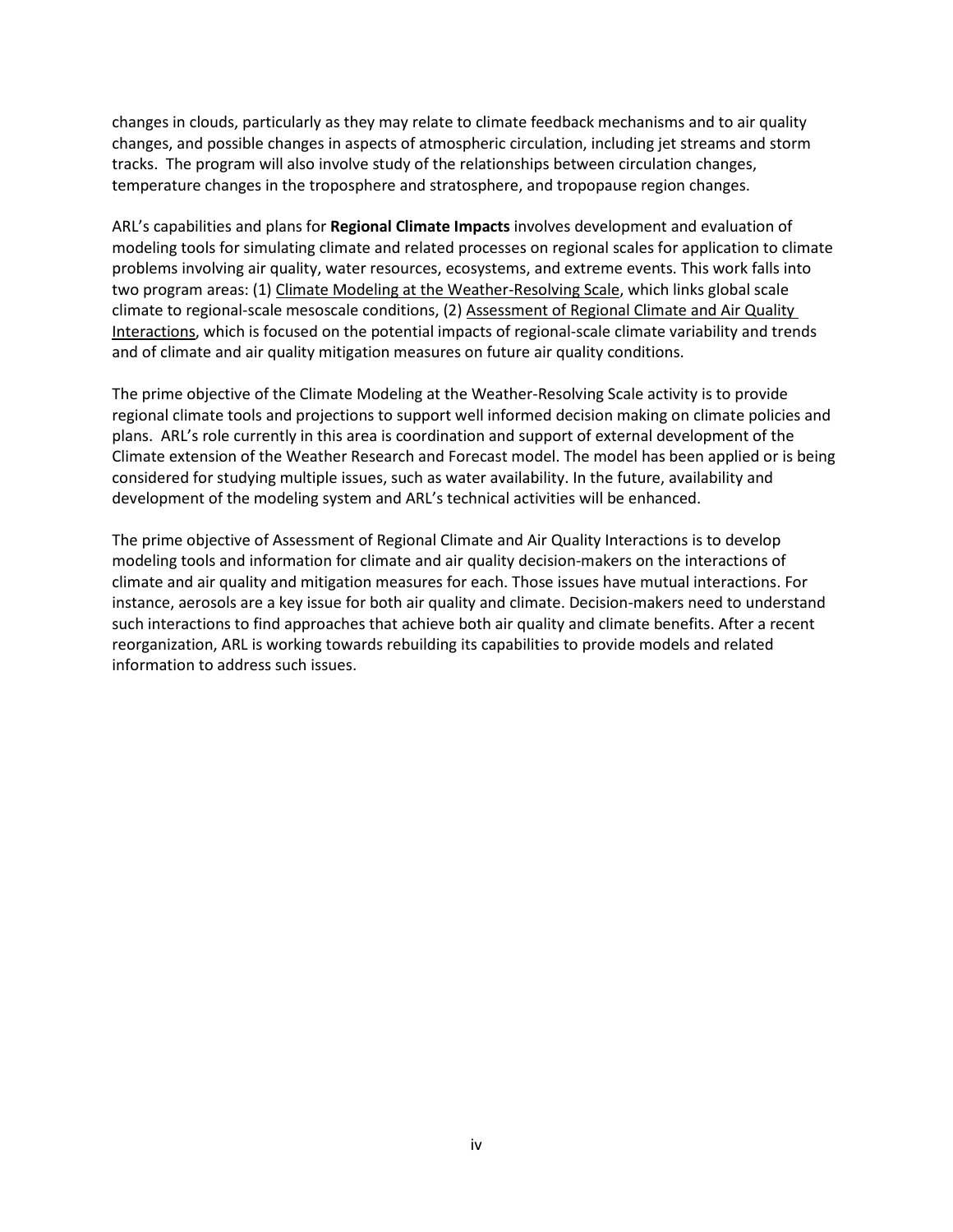# **STATEMENT OF NEED**

<span id="page-5-0"></span>Climate change will likely be the most serious and far-reaching environmental challenge of the 21st century. The Intergovernmental Panel on Climate Change's (IPCC) Fourth Assessment Report (AR4) concluded that "warming of the climate system is unequivocal" and that "observational evidence from all continents and most oceans shows that many natural systems are being affected by regional climate changes." While these strong statements underscore the scientific consensus that climate change is real, there remains much to learn about the details of past and projected future change.

Weather and climate influence every sector of society. Weather and climate sensitive industries, both directly and indirectly, account for about one-third of the Nation's GDP<sup>[1](#page-5-1)</sup>. Changes in the climate can influence economic prosperity, human<sup>[2](#page-5-2)</sup> and environmental<sup>[3](#page-5-3)</sup> health, and national security<sup>[4](#page-5-4)</sup>. The annual variation in U.S. economic activity attributable to weather variability exceeds \$260 billion<sup>[5](#page-5-5)</sup>. AR4 stated that "Altered frequencies and intensities of extreme weather, together with sea level rise, are expected to have mostly adverse effects on natural and human systems." Citizens, communities, businesses, governments at all levels, and international organizations are demanding climate information and products to cope with climate variability and to adapt to and mitigate climate change.

The National Oceanic and Atmospheric Administration's (NOAA) climate program, in collaboration with other agencies, provides the scientific underpinning of the Nation's climate policies and plans. NOAA's goal is to "understand climate variability and change to enhance society's ability to plan and respond." In achieving that goal, NOAA provides the observations, analyses, research, data and information products, projections, and decision support required by climate policy-makers and planners. Many NOAA components support that goal in various ways. As described below, NOAA's Air Resources Laboratory (ARL), working with other NOAA labs and centers and with external partners, provides unique and important contributions that complement and support NOAA's and the Nation's activities.

<span id="page-5-1"></span> <sup>1</sup> Dutton, John A., *Opportunities and priorities in a new era for weather and climate services,* Bulletin of the American Meteorological Society, September 2002, volume 83, no. 9, pp 1303-1311.

<span id="page-5-2"></span><sup>&</sup>lt;sup>2</sup> World Health Organization, Climate change and human health - risks and responses. Summary. 2003, 37 pages, ISBN 92 4 159081 5[. http://www.who.int/globalchange/publications/cchhsummary/en/](http://www.who.int/globalchange/publications/cchhsummary/en/)

<span id="page-5-3"></span> $3$  CCSP, 2008: The effects of climate change on agriculture, land resources, water resources, and biodiversity. A Report by the U.S. Climate Change Science Program and the Subcommittee on Global Change Research. P. Backlund, A. Janetos, D. Schimel, J. Hatfield, K. Boote, P. Fay, L. Hahn, C. Izaurralde, B.A. Kimball, T. Mader, J. Morgan, D. Ort, W. Polley, A. Thomson, D. Wolfe, M. Ryan, S. Archer, R. Birdsey, C. Dahm, L. Heath, J. Hicke, D. Hollinger, T. Huxman, G. Okin, R. Oren, J. Randerson, W. Schlesinger, D. Lettenmaier, D. Major, L. Poff, S. Running, L. Hansen, D. Inouye, B.P. Kelly, L Meyerson, B. Peterson, R. Shaw. U.S. Environmental Protection Agency, Washington, DC., USA, 362 pp .<http://www.climatescience.gov/Library/sap/sap4-3/final-report/default.htm>

<span id="page-5-4"></span><sup>&</sup>lt;sup>4</sup> National Intelligence Assessment on the National Security Implications of Global Climate Change to 2030, House Permanent Select Committee on Intelligence House Select Committee on Energy Independence and Global Warming, 25 June 2008, Statement for the Record of Dr. Thomas Fingar. [http://www.dni.gov/testimonies/20080625\\_testimony.pdf](http://www.dni.gov/testimonies/20080625_testimony.pdf)

<span id="page-5-5"></span>Harrod, Megan, Peter H. Larsen, Jeffrey K. Lazo, and Donald M. Waldman. 2007. "Sensitivity of the U.S. Economy to Weather Variability" NCAR Societal Impacts Program, Boulder, Colorado, working paper.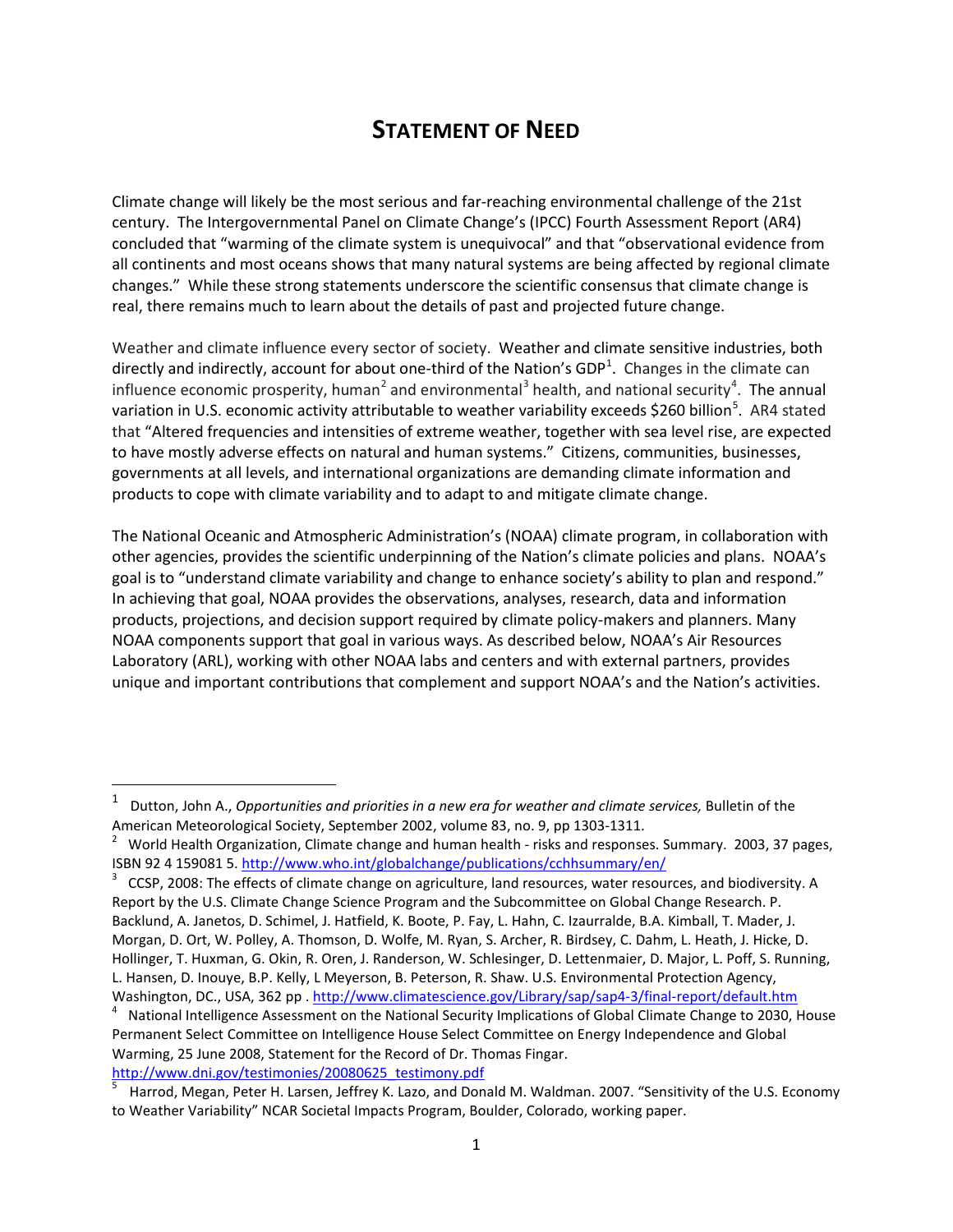# **AIR RESOURCES LABORATORY GOALS**

<span id="page-6-0"></span>ARL has a long history of climate research with significant accomplishments spanning more than 40 years (see Appendices A and B for selected publications and milestones). The Lab's future contribution to the overall NOAA research effort has two primary foci: (1) **Observing Climate Variability and Change** and (2) **Assessment of Regional Climate Impacts**. These research activities produce data, information products, and tools that support other components of the NOAA Climate Goal. Both ARL programs have a foundation in expertise and capabilities in atmospheric modeling, observations, and analyses developed over the laboratory's 60-year history. Observing climate variability and change has two components, one addressing climate observations per se and developing reference observing systems to meet climate requirements, and a second analyzing long-term observational datasets to understand climate variability and change on diurnal to multi-decadal time scales. Assessment of regional climate impacts involves development and evaluation of modeling tools for simulating climate processes on regional scales for application to climate problems involving air quality, water resources, ecosystems, and extreme events.

By working closely with partners throughout NOAA and by collaborating with U.S. and international colleagues in other agencies, academia, and the private sector, the ARL climate research program has leveraged a relatively small effort to yield significant results with broad impact. Within NOAA's overall climate research capabilities, ARL's strengths include collection and analysis of *in situ* climate observations, and regional modeling of atmospheric constituents and near-surface characteristics. Plans for the future involve building on this experience to more fully support the emerging NOAA National Climate Service.

Outreach and education are an integral part of climate research and development at ARL, where we believe that the results of publicly-supported scientific research are only of value to the extent that they have been understood by others and integrated into their thinking, planning, and decision-making. A first step in this communication process involves connecting with the scientific community through publication of research results in peer-reviewed journals and participation in scientific conferences, seminars and workshops. Communication with decision-makers and stakeholders in government and the private sector is a coordinated activity, often focused on scientific assessments that integrate results from many research teams. Opportunities for outreach to the general public, and in particular with students, are numerous, varied, and challenging, but ultimately very fulfilling and critically important. By reaching out to non-scientific audiences and to young people, ARL helps NOAA realize its overarching vision: An informed society that uses a comprehensive understanding of the role of the oceans, coasts, and atmosphere in the global ecosystem to make the best social and economic decisions.

### **Rationale for Selecting Those Goals**

<span id="page-6-1"></span>ARL selected the above goals based on the following factors:

- They each address important unmet societal needs for information about climate trends, variability, and projections.
- They support NOAA's goals and mission requirements and complement climate research and development performed at NOAA, other agencies, and academic institutions.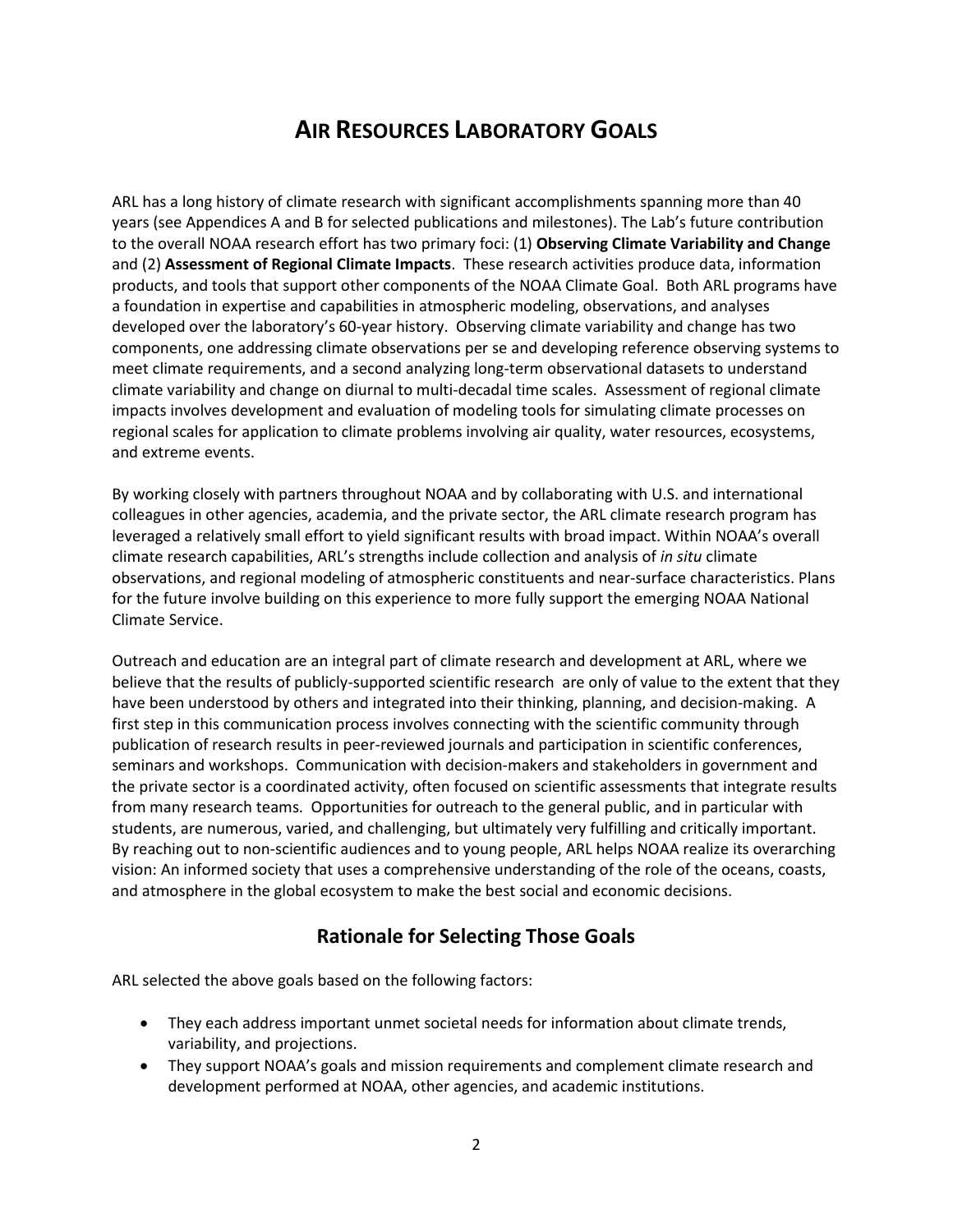- They are aligned with ARL's lab-wide focus and expertise on *in situ* observing systems, regional and local modeling, and the two-way interactions between the atmosphere and the land surface, including society and ecosystems.
- They are consistent with reasonable assumptions about resources. There are many other areas where ARL could make key contributions given additional resources. The Lab's climate planning team felt that spreading ARL's limited staff too thinly would harm the success of the research.
- They are logically related. For instance, knowledge about reference observing system characteristics is necessary to identify discontinuities and other issues with the climate record that complicate analysis of climate variability and change. Those observing systems are also key sources of measurements used to compute trends and variability. Further, research on climate variability and trends can provide insights on requirements for new observing systems. Deploying research networks to study surface energy budgets provides the expertise required to design instrument suites for "operational" climate networks, which can then provide additional opportunities for conducting research. In addition, reference observations and analyses of climate trends and variability are essential for the development and evaluation of regional impact models. Finally, work on climate-air quality interactions complements ARL's ongoing research and development on models for air quality forecasting.

### **Connections with NOAA's Requirements and Goals**

<span id="page-7-0"></span>ARL's goals directly support multiple NOAA mission requirements and goals as expressed in NOAA's program charters and strategic and research goals. These connections are summarized in Appendix C.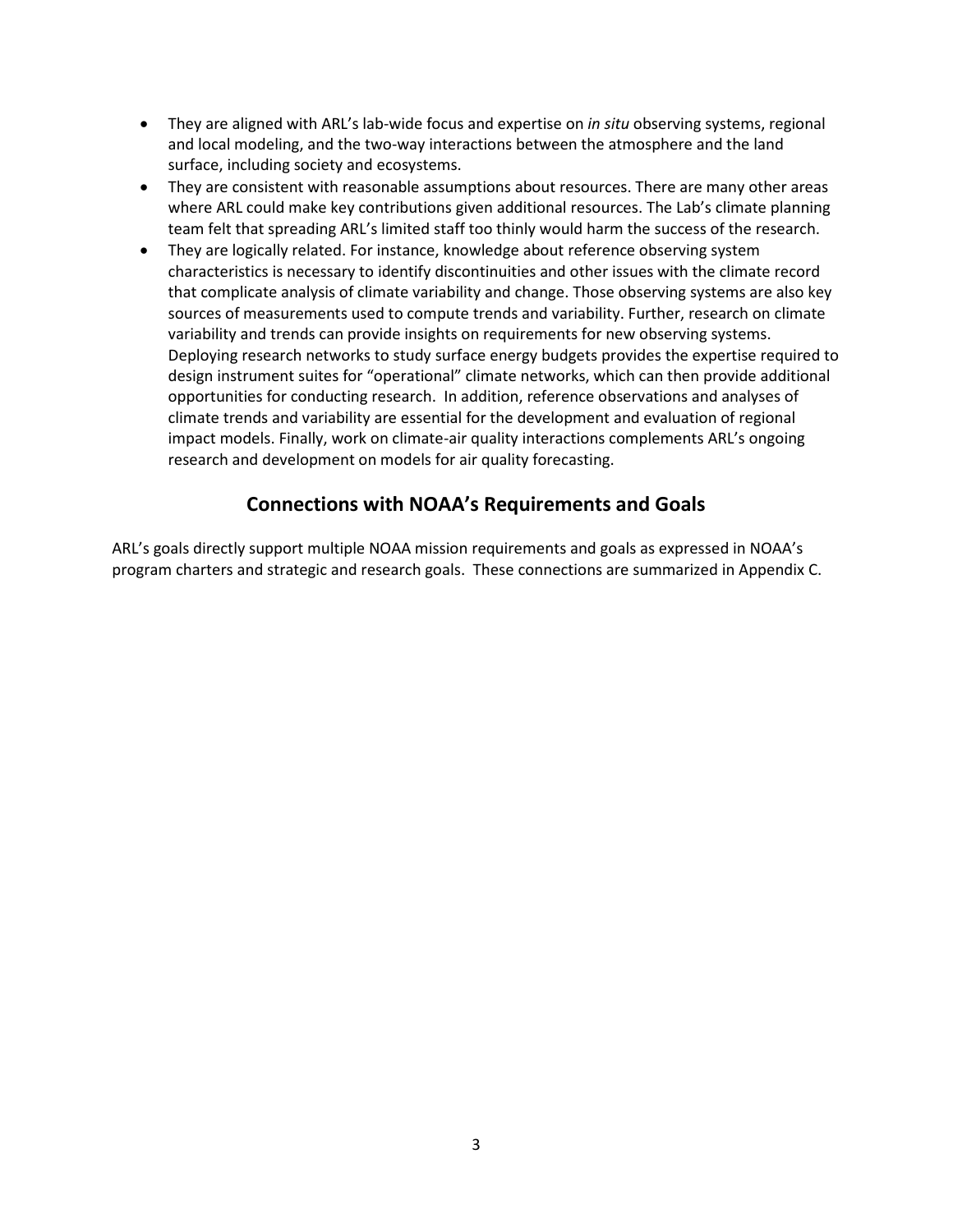# **BENEFITS**

<span id="page-8-0"></span>ARL's climate research and development provides essential observations and analyses for monitoring climate variability and change and understanding why they are occurring. National and international climate scientists and decision-makers use this information to understand climate trends and the need for mitigating and adapting to climate change. ARL's research has contributed to a number of climate change assessments, including the work of the Intergovernmental Panel on Climate Change and the U.S Climate Change Science Program.

ARL has also contributed to models that can be used to project weather patterns that would be associated with climate change. For instance, models may show how water availability, air quality, and severe weather would be affected by climate change, information that regional managers need to make informed decisions.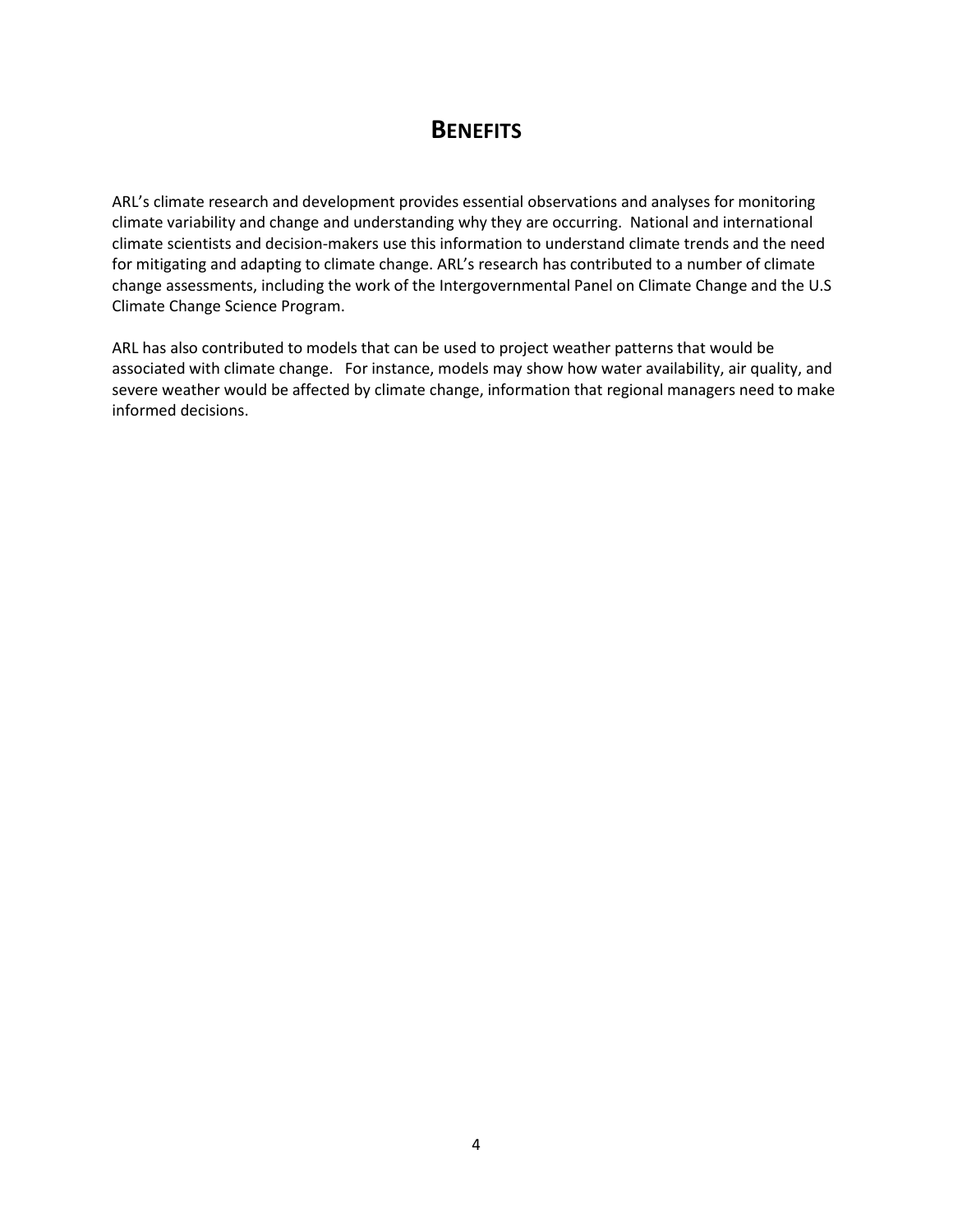# **CAPABILITIES AND PLANS**

### **Observing Climate Variability and Change**

<span id="page-9-1"></span><span id="page-9-0"></span>ARL's capabilities and plans for **Observing Climate Variability and Change** fall into two program areas: Reference Observations, focused on the design, establishment, operation, maintenance and analysis of *in situ* atmospheric climate reference observations in the U.S. and internationally, and Climate Variability and Change Analysis, aimed at documenting and understanding diurnal to multi-decadal climate variations and at analyzing long-term climate changes in the context of both shorter-term variability and observational uncertainty.

#### *Reference Observations*

<span id="page-9-2"></span>Until recently, data for analysis of climate change were essentially compilations of archived weather observations, sometimes with additional quality control applied, but without the long-term quality and continuity essential for unambiguous identification of climate trends. Changes in instruments, observing methods, station locations, and data processing methods all introduce time-varying biases that could be mistaken for, or mask, real climate changes. Now it is recognized that reference observing networks, dedicated to meeting climate needs, are needed both to monitor climate change *in situ* and to calibrate measurements from other observing systems (particularly satellites) to make them more suitable for climate work. Providing a consistent reference network across the U.S. will likely be a core component of a National Climate Service and contribute to a fully global climate observing system.

#### **Objectives**

The prime objective of this activity is to support the design and implementation of some key components of the Global Earth Observation System of Systems (GEOSS) and Global Climate Observing System (GCOS), under the auspices of the United Nations Framework Convention on Climate Change. ARL's specific contributions are founded on demonstrated expertise and experience. They aim to ensure that reference-quality *in situ* observations are available for climate monitoring and research and to provide calibration for spatially more complete satellite and *in situ* observations. Four networks are the focus of the ARL reference observations program.

#### **Current Capabilities and Key Accomplishments**

ARL has a proven track record in providing instrument development, testing, and deployment for the *US Climate Reference Network*; operating a *Surface Energy Budget Network* for climate and micrometeorological studies; and providing leadership for the establishment of the US Historical Climate Network—Modernization and the *GCOS (Global Climate Observing System) Reference Upper-Air Network*.

#### U.S. Climate Reference Network

NOAA has established the US Climate Reference Network (USCRN) to provide climate quality benchmark observations for air temperature and precipitation that fulfill the national commitments to monitor the U.S. climate for the next 50-100 years. What sets this climate monitoring network apart from others is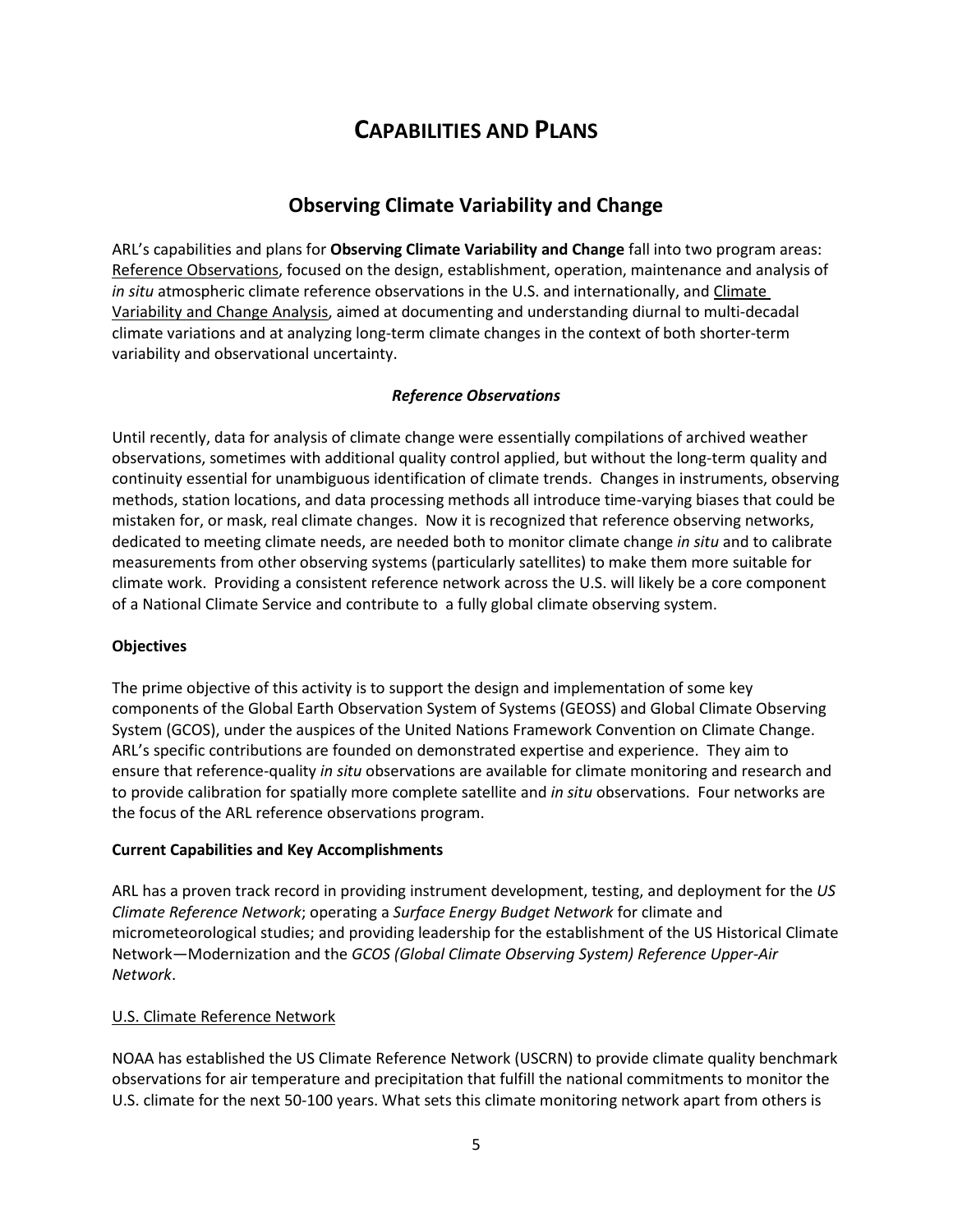the careful attention to site selection, triple sensor redundancy (for air temperature and precipitation), calibrations to National Institute of Standards and Technology standards, careful documentation and archiving of site metadata, and a strong coupling to the science and research components of the program. ARL partners with the National Climatic Data Center (NCDC) on this project. ARL has provided leadership on sensor measurements and calibration, data acquisition, data communications, and analysis and testing of emerging sensor technology for future climate applications and services. ARL also maintains the network, which achieves a data availability rate in excess of 99%. In 2008, ARL completed CRN deployment in the continental U.S., started adding soil moisture/temperature sensors to those sites, began installation of additional stations in Alaska, and developed plans for installation of similar equipment at some international sites.

#### US Historical Climatology Network-Modernization

The Historical Climatology Network Modernization (HCN-M) project was initiated in response to the need for the most accurate, unbiased, modern climate record for detecting climate change in various U.S. regions over the next 50 –100 years. The HCN, a sub-network of 1221 Cooperative Observer Network (COOP), are maintained by the NOAA's National Weather Service, and the HCN data set is maintained by NCDC. Approximately 1000 of the HCN stations will be modernized using similar technology and calibration standards from the U.S. CRN program. In the first phase, the technology teams from ARL will be utilized to complete the initial 150 pilot deployments in the Southwestern U.S. ARL's partners in this are NCDC and the National Weather Service. This activity builds on the initial 17 HCN-M prototype sites which ARL installed in Alabama from 2005-2008 in partnership with NCDC.

#### Surface Energy Budget Network (SEBN)

ARL is partnering with NOAA's Earth System Research Laboratory Global Modeling Division's (ESRL/GMD) to provide a detailed examination of the land-surface and related radiative processes that can drive regional climate. The Surface Energy Budget Network (SEBN) combines prior separate efforts for the Global Energy and Water Cycle Experiment (GEWEX) and the Surface Radiation (SURFRAD) network to holistically measure the response of terrestrial ecosystems to climate forcing at the earth's surface. This is quantified by measuring not only the sensible heat flux and evapotranspiration, but also the magnitude of  $CO<sub>2</sub>$  uptake by the land surface. Understanding the land-surface feedbacks as climate changes will be the critical underpinning of parameterizations in climate models. A network of seven high-quality SEBN climate stations fully characterizing the components of the surface energy balance (radiation, sensible, latent and ground heat fluxes) is currently deployed within representative ecosystems in the U.S. to improve our understanding of both radiative and non-radiative forcing of climate.

#### GCOS Reference Upper-Air Network (GRUAN)

ARL's involvement in the *GCOS Reference Upper-Air Network (GRUAN)* is closely linked to ARL Climate Variability and Change Analysis research and is motivated by a desire to ensure that future climate scientists will be able to more confidently identify upper-air climate change signals in observational data than is now possible. Having identified significant deficiencies in operational radiosonde data vis a vis climate needs, ARL has articulated the scientific need for the network, performed analyses of observational requirements, and provided international leadership in the initiation of the GRUAN.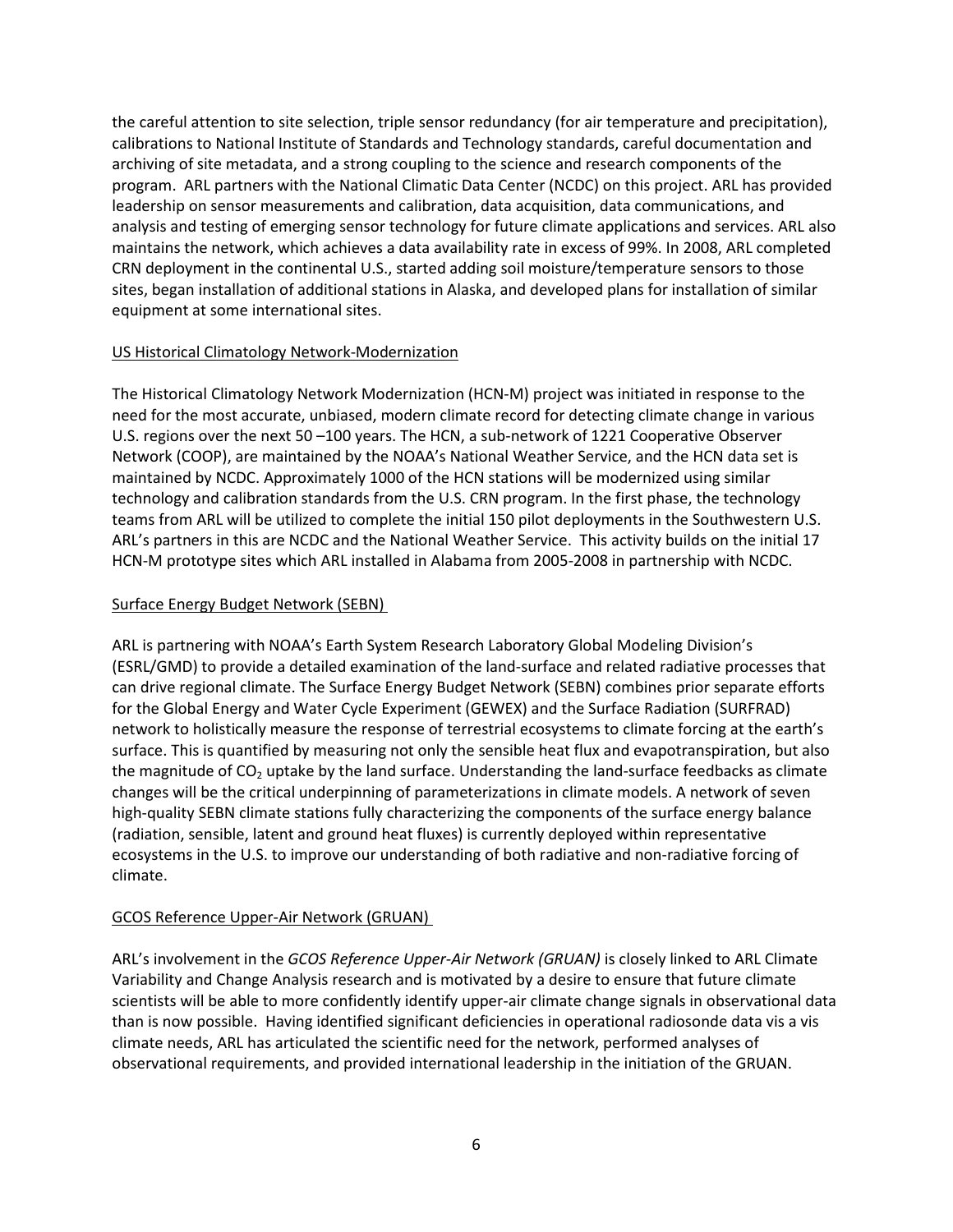In 2004, ARL developed a whitepaper articulating the need for better upper air observations for support of climate research and monitoring and has continued to be a driving force behind the GRUAN. Now GRUAN is a reality with a Lead Center in place and network operations slated to begin in 2009. Through the international Working Group for Atmospheric Reference Observations, ARL continues to provide leadership for this network.

#### **Products**

Data from the existing reference observations systems are publicly available. These data support the analysis of climate variability and trends. Observations from SEBN support development of improved understanding about the physical processes the influence climate. These observations are also used by modelers to evaluate land surface and other parameterizations.

CRN observations are available from

#### <http://www.ncdc.noaa.gov/oa/climate/uscrn/index.html>

High quality climate data and products for all sites in near-real time for the following SEBN components can be found at the following locations:

<http://www.srrb.noaa.gov/surfrad/> (NOAA SURFRAD) <http://www.atdd.noaa.gov/gewex.htm> (NOAA flux sites)

#### **Partners**

ARL's partners in these activities include the following:

- NOAA National Climatic Data Center is a partner on USCRN and HCN-M projects and archives USCRN, HCN-M, and SEBN data and metadata.
- NOAA Regional Climate Centers provide site surveys and contact information for existing and potential climate stations for HCN-M and USCRN.
- NOAA Climate Program Office supports ARL's research activities and the development of plans for climate activities.
- NOAA Earth System Research Laboratory Global Monitoring Division is a partner in SEBN and provides calibration activities for other radiation observations.
- State climatologists assist in selecting and maintaining sites for USCRN and HCN-M.

#### **Plans for Future Work**

Over the next few years, ARL's USCRN activities will be focused on deployment strategies for climate stations in Alaska, where the signatures of climate change are believed to be appearing more quickly than in other regions. Also, the existing USCRN network is also being leveraged to provide soil moisture and soil temperature data and relative humidity as a contribution to the National Integrated Drought Information System (NIDIS).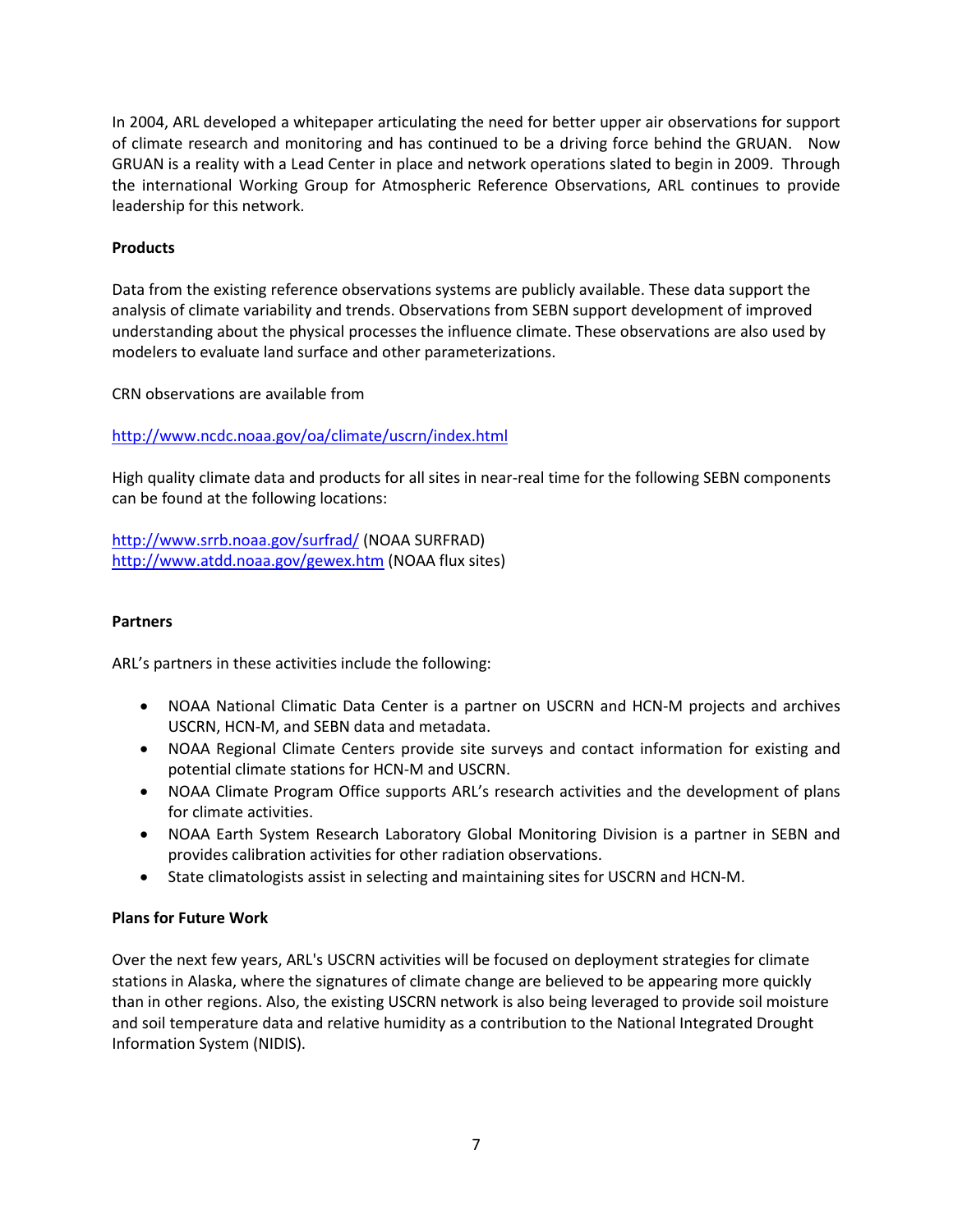GRUAN is an international effort, with US agencies (NOAA and the Department of Energy) and academic institutions contributing in such areas as site support and operation; reference radiosonde development and testing; data management, quality assurance and distribution; and international support for both the Working Group and work in developing nations. Potential future ARL activities in support of GRUAN include:

- Network design and observing system simulation studies to refine the planned GRUAN network and observation schedule.
- Analyses of GRUAN data for signals of climate variations.
- Testing and development of reference radiosondes and component sensors.

With more than half the world's population now living in urban areas, urban climate footprints and impacts could spread well beyond the immediate vicinity of cities, affecting local to global scale atmospheric composition, surface energy budgets, water and carbon cycle processes, and local ecosystems. Although most climate monitoring networks avoid urban areas because of the potential impact on the climate signature, the extent of the urban impact can only be determined if similar reference systems are located in urban areas. As the percentage of people living in urban areas continues to increase, the need arises for climate quality reference observations in these areas. As part of a pilot study, ARL will acquire some preliminary reference observations of air temperature and precipitation using similar components as those in the USCRN and HCN-M programs. These observations will support analysis of requirements for future urban climate observations.

#### **Potential Extensions**

With additional resources, an expansion of SEBN has the potential to provide an unprecedented level of detailed information about physical and chemical process that influence climate through the selection of sites based not only on various climate regimes, but on local land use and vegetation dynamics that result in regionally representative surface temperatures, surface albedo, and energy partitioning of sensible, latent and ground heat fluxes. The scientific rationale and the number and placement of SEBN sites are described in NOAA Technical Memorandum OAR GMD-17.

#### <span id="page-12-0"></span>*Climate Variability and Change Analysis*

Projecting future climate changes depends on two things. One is an understanding of the nature and causes of past climate variability and change, and the second is climate models that can accurately simulate the past and therefore be trusted to make credible future projections. Analysis of climate variability and change, and comparison of observed changes with model simulations, deepens understanding of the climate system and improves our ability to model its evolution. Robust climate change analysis and attribution requires quantitative estimates of climate trends and their uncertainty. A major source of trend uncertainty is problematic data, particularly for upper-air observations, making analysis of data quality a necessary aspect of climate trend estimation. Such longterm changes in climate, in both the past and future, must be understood within the context of climate variability, so analysis of a wide range of time scales is critical, as is analysis of a suite of different climate variables and indicators.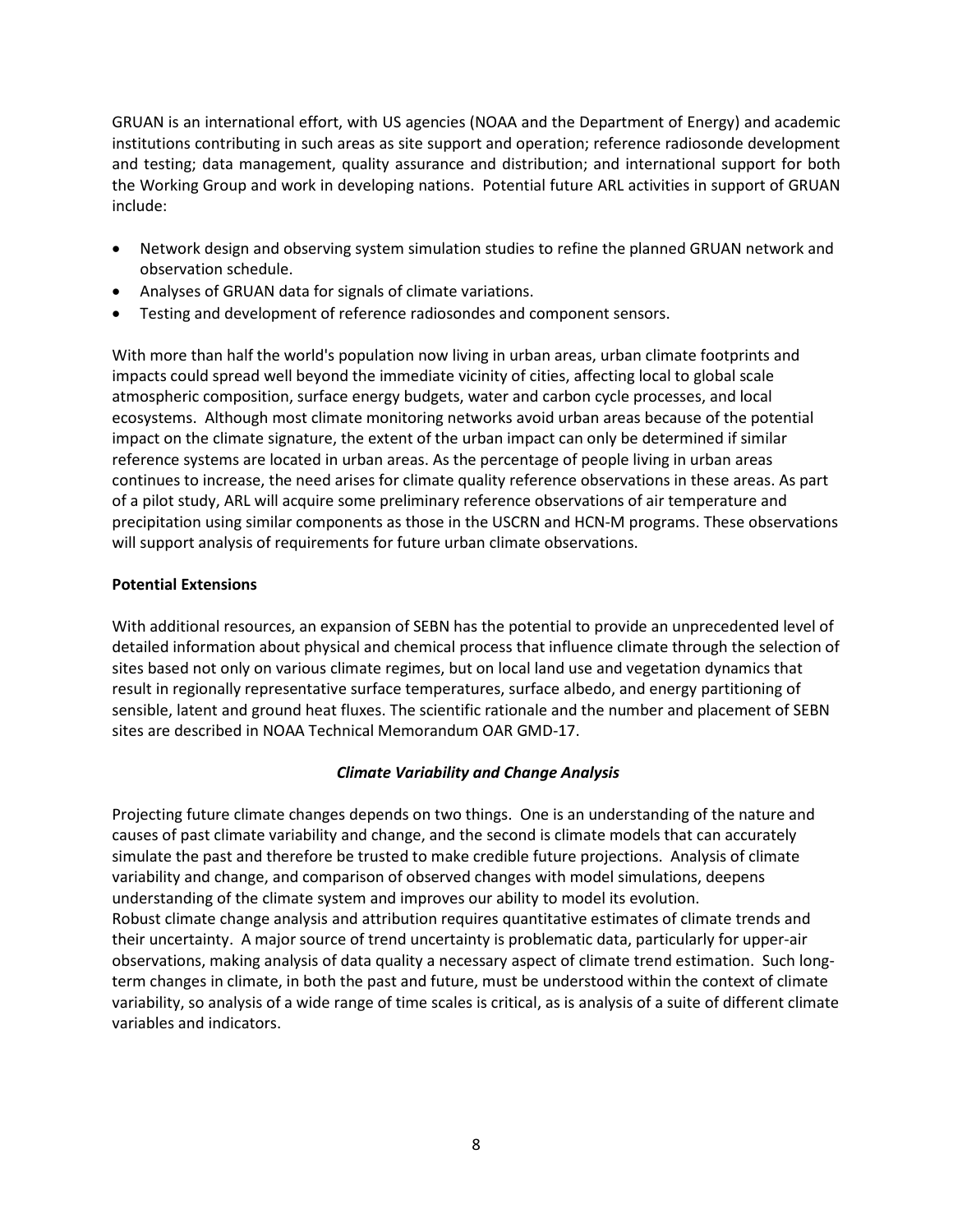#### **Objectives**

The prime ARL objective in Climate Variability and Change Analysis is to advance understanding of climate variability and change by continuing to document and analyze diurnal to multi-decadal variations in the global climate system, with emphasis on analysis of upper-air observational data and data quality issues. Over the next few years, the laboratory will maintain and further develop capabilities for analysis of upper air observations, focusing on data homogeneity adjustments, changes in temperature profiles, planetary boundary layer characteristics, tropopause region characteristics, atmospheric responses to forcings (e.g., volcanoes), and intercomparisons of various *in situ* and satellite upper-air data sets.

#### **Current Capabilities and Key Accomplishments**

ARL has more than three decades of experience in analysis of observed climate variability and change and has made significant contributions to understanding past atmospheric changes at the surface and in the upper-air. As highlighted in the appended timeline of key accomplishments, the group has built on the pioneering efforts of Jim Angell to develop a program of careful monitoring of surface and upper-air atmospheric variability, mainly focused on *in situ* observations, and analysis of a variety of climate signals. ARL expertise in temperature, humidity and ozone observations has contributed to understanding of such issues as

- o the role of data uncertainty in climate trend analysis;
- o solar, volcanic, El Niño, and quasi-biennial signals in temperature and ozone; and,
- o detection of significant trends in such climate parameters as surface and upper-air temperature, tropospheric water vapor, heat stress and heat waves, sunshine duration, cloudiness, tropopause height, and the width of the tropical belt.

These studies are published in top journals and have earned NOAA, Department of Commerce and World Meteorological Organization prizes. ARL scientists have contributed to the work of the Intergovernmental Panel on Climate Change, from the start of that effort in the early 1990s through to the most recent 2007 assessment, as well as other national and international scientific assessments of climate and stratospheric ozone.

#### **Products**

The primary product of this research is improved understanding of climate variability and change. This is communicated to the scientific community and general public via journal publications, presentations at conferences and in seminars, and through informal professional mechanisms and outreach to the general public, including schools. To a large extent, this improved understanding is enhanced, consolidated, and given broad perspective when included in scientific assessments of climate change, and ARL intends to contribute to such efforts whenever appropriate. Research-quality climate datasets are important additional products of this activity, and ARL makes strong efforts to make such datasets widely available to both the scientific community and the public at large.

#### **Partners**

ARL's Climate Variability and Change Analysis activity is small and depends on close collaboration with colleagues from around the climate science community, particularly climate change detection and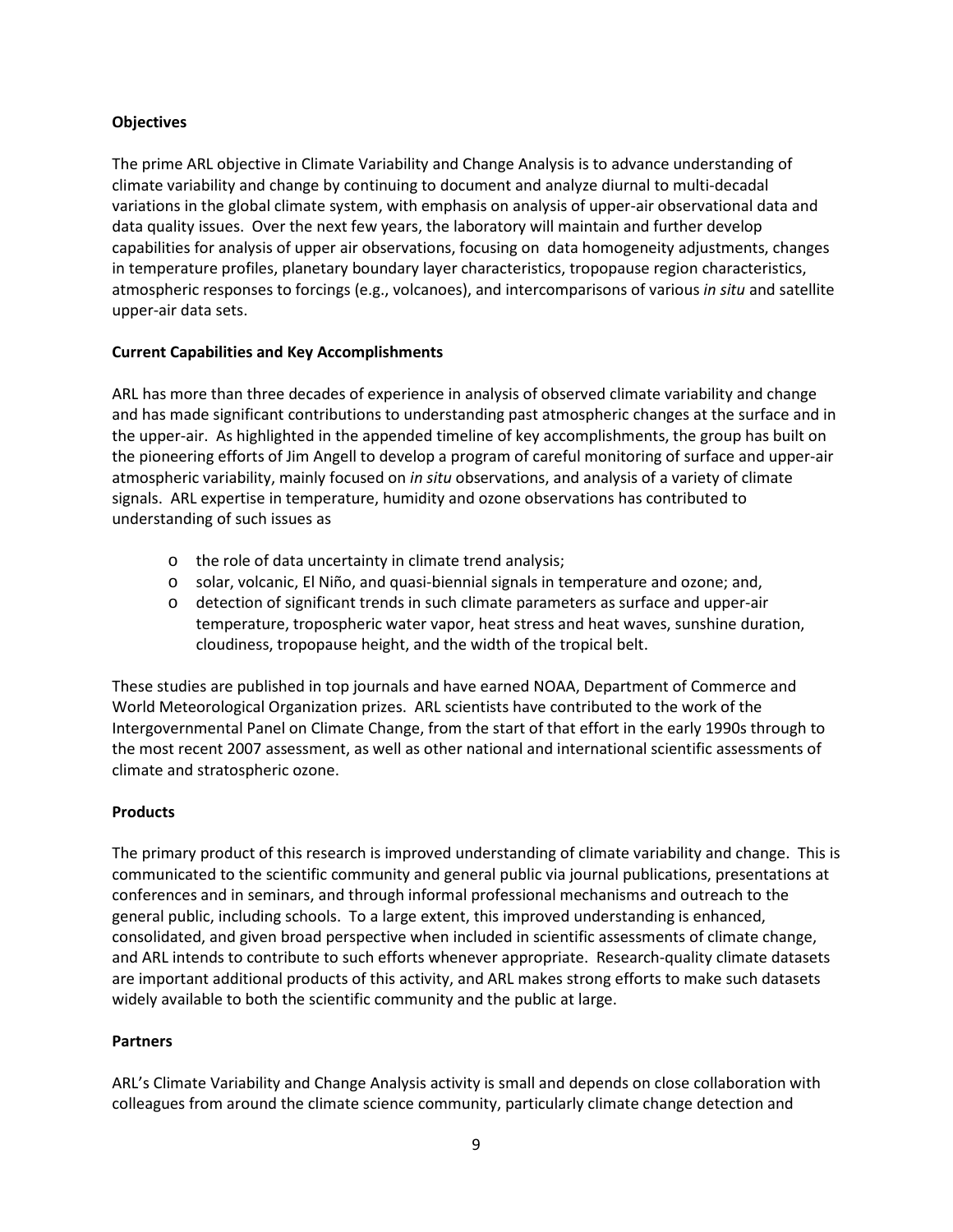attribution researchers, to leverage the ARL effort. ARL partners with scientists from other parts of NOAA, other agencies, universities and international institutions in the development of combined *in situ*/satellite data products, model evaluation studies, and impact studies. Our NOAA partners include the Geophysical Fluid Dynamics Laboratory (GFDL), ESRL and NWS/National Centers for Environmental Prediction (NCEP) (on collaborative climate research projects), NCDC (on climate dataset development, analysis, operationalization, and dissemination), and NOAA's Climate Program Office, and we expect to participate in NOAA Climate Service activities.

#### **Plans for Future Work**

Over the five year time frame, ARL plans to extend its Climate Variability and Change Analysis research programs to further investigate long-term changes in clouds, particularly as they may relate to climate feedback mechanisms and to air quality changes, and possible changes in aspects of atmospheric circulation, including jet streams and storm tracks. The program will also involve study of the relationships between circulation changes, temperature changes in the troposphere and stratosphere, and tropopause region changes.

#### **Potential Extensions**

Current ARL Climate Variability and Change Analysis work is resource-constrained, particularly with regard to staffing. Additional resources would allow for a significant acceleration of the pace of ongoing work, so that the resulting climate information would be available in a more timely manner. The scope of current projects could be expanded to included areas that cannot currently be addressed. In particular, the program would expand the range of observational data sources examined to include more satellite datasets, including Global Navigational Satellite System Radio Occultation data, and would involve more analysis of climate model simulations, both for climate model evaluation and for climate change attribution studies.

### **Assessment of Regional Climate Impacts**

<span id="page-14-0"></span>ARL's capabilities and plans for **Regional Climate Impacts** fall into two program areas: (1) Climate Modeling at the Weather-Resolving Scale, which links global scale climate to regional scale mesoscale conditions, (2) Assessment of Regional Climate and Air Quality Interactions, which is focused on the potential impacts of regional-scale climate variability and trends and of climate and air quality mitigation measures on future air quality conditions.

#### *Climate Modeling at the Weather-Resolving Scale*

<span id="page-14-1"></span>Until recently, research on the weather-climate connection, i.e., bridging the gap between weather and climate systems, was mainly focused on historical data diagnostics. The emerging challenges of providing information at regional and local levels necessary for deciding how to adapt to climate variability and change, often involves aspects of weather. Therefore, the need to develop climate modeling capability that can adequately resolve weather systems has become much more pressing. NOAA recognizes the need for a move to a more seamless approach to weather and climate prediction which operates at weather-resolving scales in the atmosphere.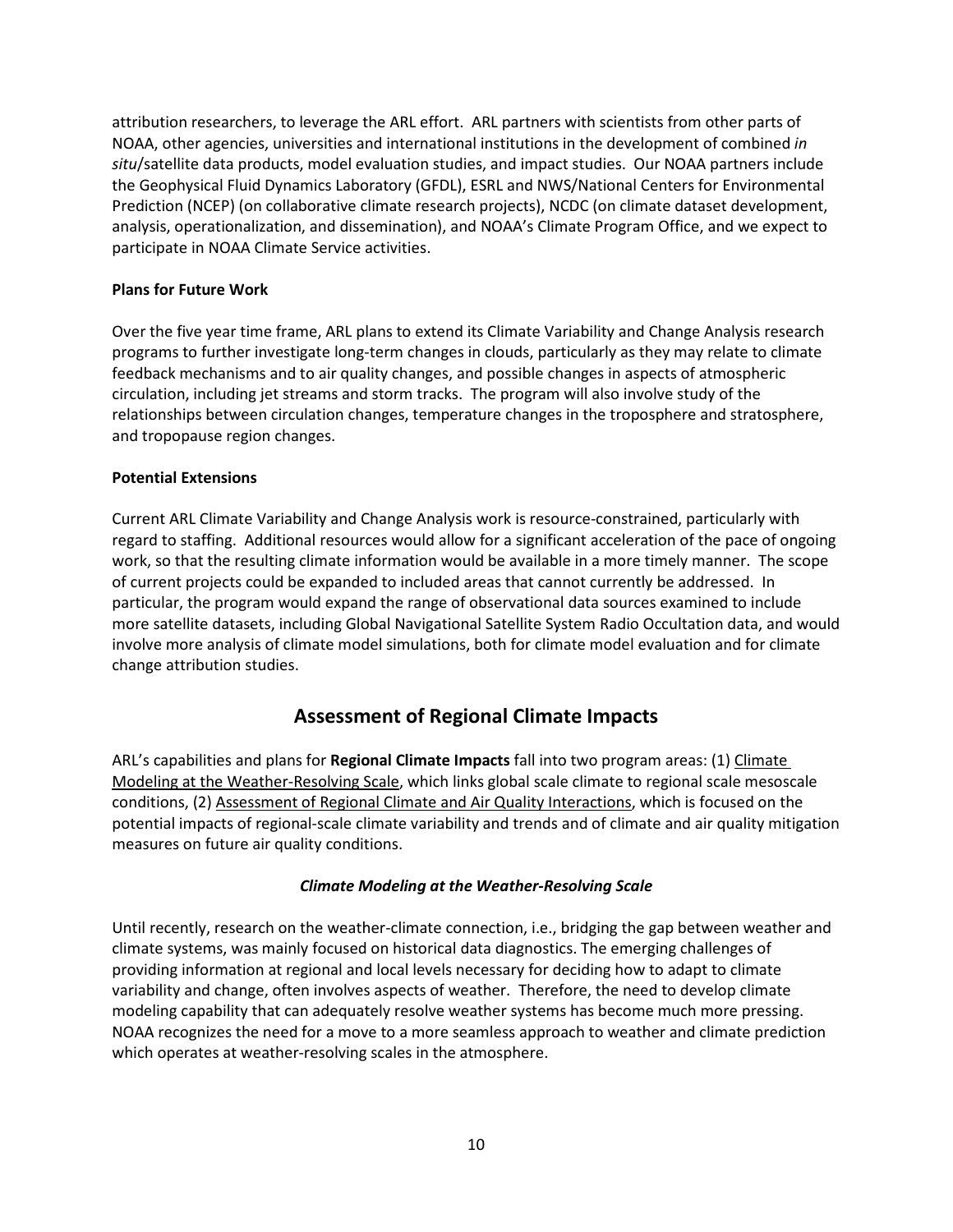#### **Objectives**

The prime objective of this activity is to provide regional climate tools and projections to support well informed decision making on climate policies and plans. For instance, a modeling system that could predict changes in precipitation or storm patterns as a result of climate change would provide valuable information for planners.

#### **Current Capabilities and Key Accomplishments**

Significant advances in simulating regional climate signals have been made in the development of the Climate extension of the Weather Research and Forecast (CWRF) model. ARL has coordinated and supported development and evaluation of this modeling system, with most of the technical work performed by external partners. Development of the CWRF will provide improved regional modeling capability for climate prediction/simulation, future climate change projection, assessment of climate change impacts on air quality, and study of the weather-climate connection, with the following features: 1) realistic surface characteristics that are the most comprehensive among current climate models; 2) an advanced land surface albedo parameterization based on satellite observations; 3) a state-of-the-art Common Land Model with numerous recent updates; 4) an improved boundary layer model with nonlocal effect of transport by large eddies; 5) an improved grid-scale topography and sub-grid orographic effects; 6) an interactive mixed layer ocean model; 7) a cloud microphysics bulk parameterization; 8) an ensemble cumulus parameterization; 9) a parameterization for cloud cover and optical properties; 10) a comprehensive radiation transfer based on the latest solar and thermal infrared schemes; 11) an advanced terrestrial hydrology module with a 1-D dynamic surface routing model and a 3-D volume averaged soil moisture transport model, which is a unique characteristic of the CWRF, the most comprehensive among the existing global and regional climate models, for improved modeling of the conjunctive surface and subsurface flow and runoff and stream-flow geographic distributions.

ARL's expertise in Observing Climate Variability and Change will support this modeling work. SEBN will provide a unique data set for evaluating and improving the quality of the model—based on retrospective simulations. Also, insights from analyses of climate variability and trends and model evaluation capabilities will be directly applicable to ARL's regional climate modeling work.

#### **Products**

The CWRF system will be submitted for inclusion in the WRF repository, which will increase the availability and maintenance of the system.

#### **Partners**

ARL's partners in these activities include the following:

- Illinois State Water Survey is the primary CWRF developer, providing upgrades and code maintenance using NOAA computing resources. NCEP is interested in evaluating CWRF capabilities for inclusion in its National Environmental Modeling System for various weather and climate applications/operations.
- NOAA's Regional Climate Centers are potentially interested in adapting CWRF capability for their specific local/regional applications.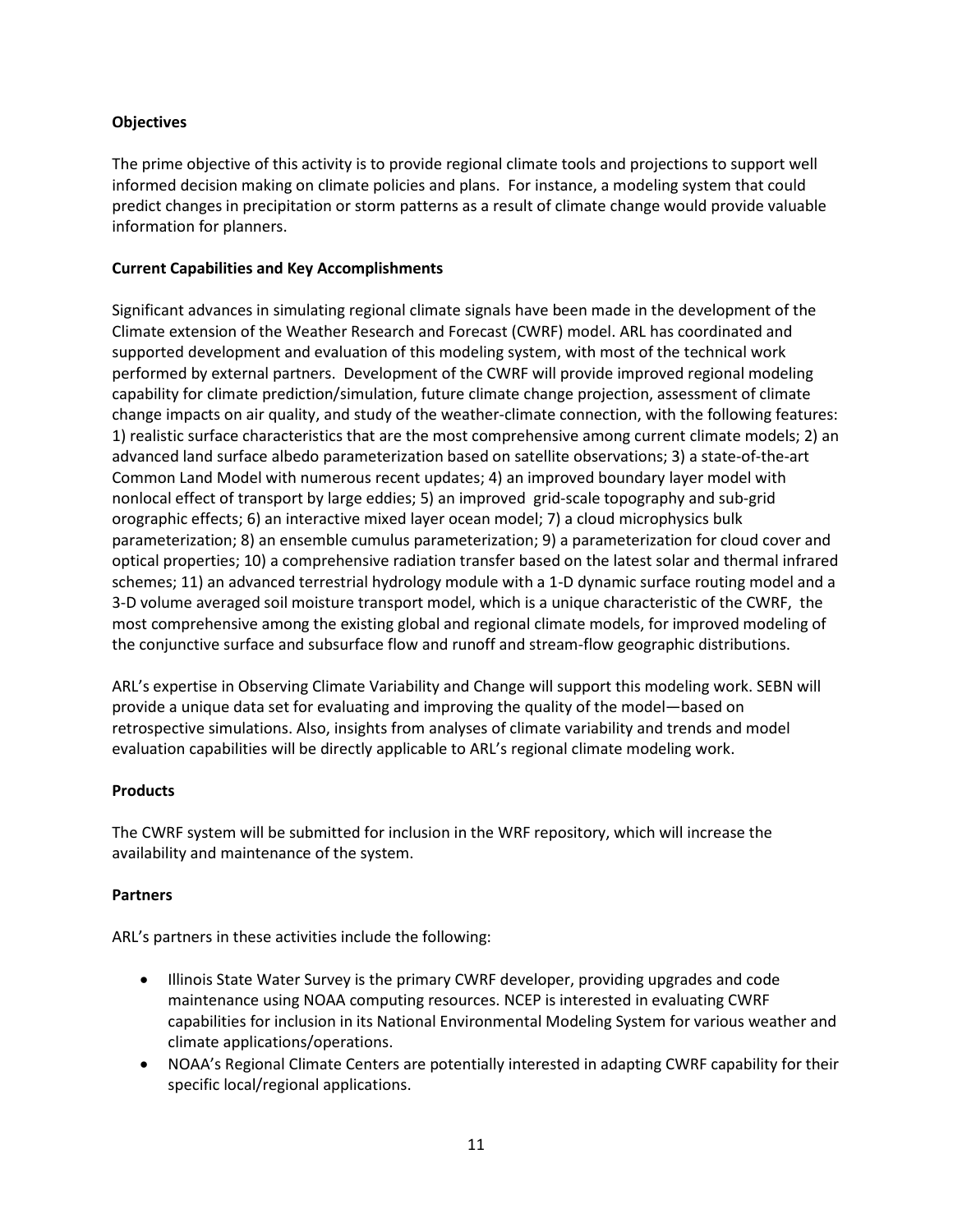#### **Plans for Future Work**

The prime objective of this activity is to provide regional climate projections to support well informed decision making on climate policies and plans. Over the next 1-3 years, ARL and its partners will continue to develop capabilities in applications using the CWRF system, with increased technical work occurring at ARL. NOAA's Climate Program Office is providing support to include CWRF in a regional climate model inter-comparison project, which is targeted for improvement of NOAA's Climate Testbed regional climate products development and information services delivery. In addition, the Joint Center for Satellite Data Assimilation (JCSDA) will be using CWRF for regional data assimilation. Additional partnerships will also be developed, such as with the Regional Integrated Sciences and Assessments Program and other NOAA groups. Results from this work could provide the basis for climate assessments and the development of regional adaptation strategies.

#### **Potential Extensions**

Additional resources would enable the acceleration of the development and application of CWRF and would support extended applications, such as projections of extreme weather.

#### <span id="page-16-0"></span>*Assessment of Regional Climate and Air Quality Interactions*

Changes in temperature, heat extremes, atmospheric concentrations and deposition of pollutants, precipitation and water supply can impact both human and ecosystem health. Recent modeling studies suggest that future climate trends could have a substantial impact on air quality extremes, and to a lesser certainty deposition of pollutants. There is a societal need to better understand these interactions between climate and air quality for environmental management. This research is directed toward advancing our current scientific understanding of climate impacts on atmospheric pollutant concentrations and atmospheric deposition. Using regional climate scenarios, similar to the CWRF effort described above, air quality modeling tools are used here to investigate and explore the potential responses of atmospheric sources, sinks, and chemistry to future climate trends. These regional scale modeling tools and future climate scenario archives will be made available to environmental managers, so they may account for regional interactions between future climate and air quality in their decision making process.

#### **Objectives**

The prime objective of this activity is to develop modeling tools and information for climate and air quality decision-makers on the interactions of climate and air quality and mitigation measures for each. It is likely that climate change will have an impact on air quality, which is highly dependent on weather conditions. It is also likely that air quality mitigation measures will have an impact on the climate and that climate mitigation measures will have an impact on air quality. For instance, aerosols are a key issue for both air quality and climate. Decision-makers need to understand such interactions to find approaches that achieve both air quality and climate benefits.

#### **Current Capabilities and Key Accomplishments**

While ARL has conducted significant work in assessment of regional climate and air quality interactions in the past, a recent reorganization involved transfer of an ARL division to the Environmental Protection Agency (EPA), and ARL currently has no capabilities in this area. However, this work is a logical extension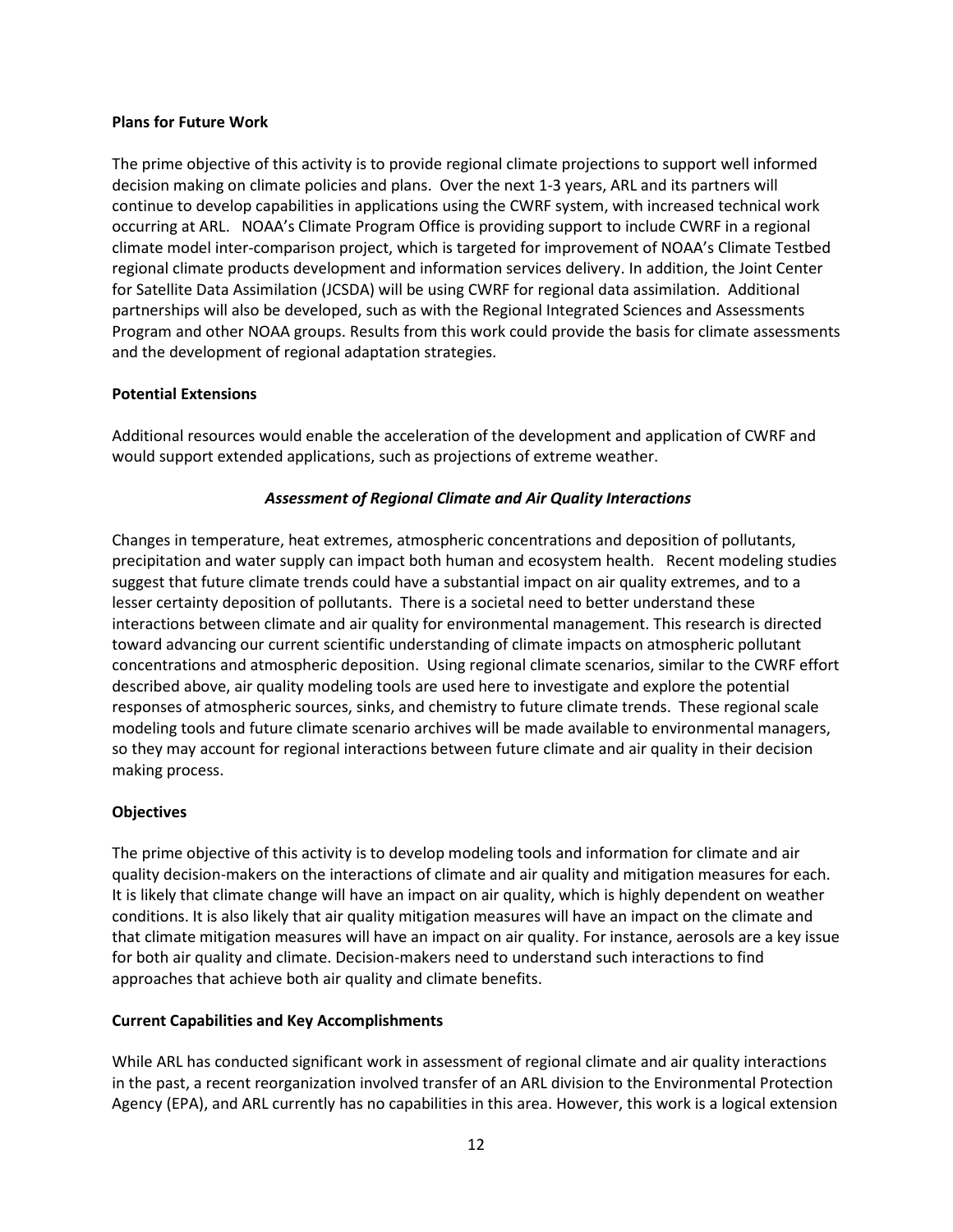of ARL's other regional impact assessment work and its ongoing air quality research and development in support of NOAA's operational air quality forecasting capabilities. EPA is likely to continue research on climate-air quality linkages to support its evolving regulatory responsibilities, but may not provide the general information and tools state and Federal decision-makers require to address broader issues regarding climate-air quality interactions.

#### **Potential Extensions**

ARL is pursuing resources to restore capabilities in this area. Continued evaluation of regional climate simulations generated from downscaling modeling tools (e.g., CWRF, potential model simulation tests using WRF and the NOAA GFDL model) is needed to assess key air quality-sensitive parameters under a range of regional climate scenarios. Work would be conducted in collaboration with GFDL, ESRL, and EPA. Linkages will be established between advanced global climate/chemistry models and advanced regional climate and air quality models. Applications will study the impact on air quality of various climate scenarios and climate management strategies and develop tools for the climate and air quality management communities.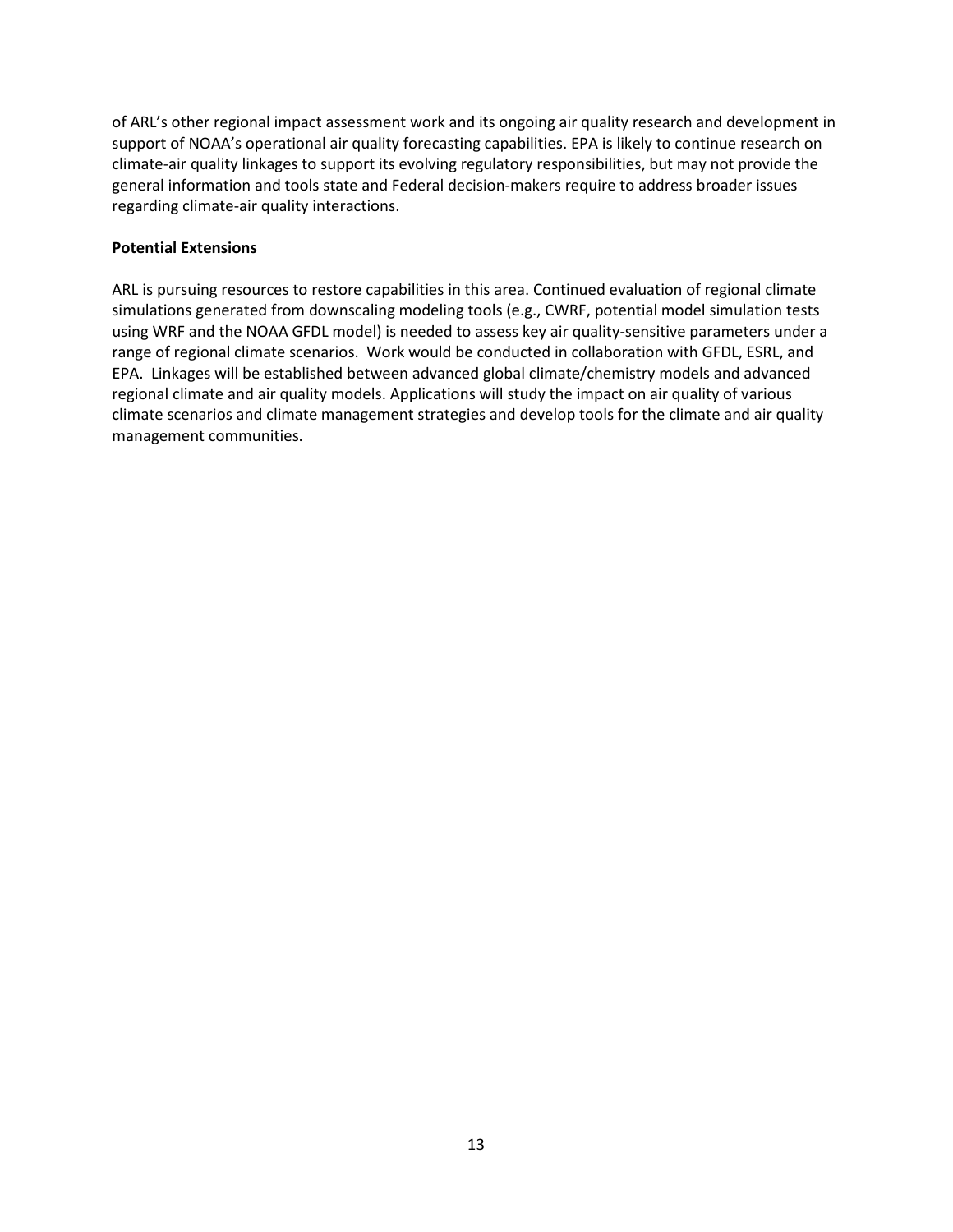## <span id="page-18-0"></span>**APPENDIX A: SELECTED AIR RESOURCES LABORATORY PUBLICATIONS**

- Seidel, D.J., F.H. Berger, H.J. Diamond, J. Dykema, D. Goodrich, F. Immler, W. Murray, T. Peterson, D. Sisterson, M. Sommer, P. Thorne, H. Vömel, J. Wang, 2009: Reference upper-air observations for climate: Rationale, progress, and plans. Bull. Amer. Meteorol. Soc. in press.
- Gu, L., P.M. Hanson, W.M. Post, D.P. Kaiser, B. Yang, R. Nemani, S.G. Pallardy, and T. Meyers, 2008: The 2007 eastern US spring freeze: Increased cold damage in a warming world? Bioscience, 58(3):253-262.
- Seidel, D.J., Q, Fu, W.J. Randel and T.J. Reichler, 2008: Widening of the tropical belt in a changing climate. Nature Geoscience, doi:10.1038/ngeo.2007.38
- Kato, H., M. Rodell, F. Beyrich, H. Gleugh, E. van Gorsel, H. Liu, and T.P. Meyers, 2007: Sensitivity of land surface simulations to model physics, land characteristics, and forcings, at four CEOP sites. J. Meteorological Society of Japan, 85A:187-204.
- Wilson, T.B., and T.P. Meyers. 2007: Determining vegetation indices from solar and photosynthetically active radiation fluxes. Agricultural and Forest Meteorology, 144:160-179.
- Angell, J. K., 2006: Changes in the 300-mb north circumpolar vortex, 1963–2001. J. Climate, 19, 2984- 2994
- Seidel, D.J., and M. Free, 2006: Measurement requirements for climate monitoring of upper-air temperature derived from reanalysis data. J. Climate, 19, 854-871.
- Seidel, D.J., and W.J. Randel, 2006: Variability and trends in the global tropopause estimated from radiosonde data, J. Geophys. Res., 111, D21101, doi:10.1029/2006JD007363.
- Liang, X.-Z., J. Pan, J. Zhu, K. E. Kunkel, J. X. L. Wang, and A. Dai, 2006: Regional climate model downscaling of the U.S. summer climate and future change, J. Geophys. Res., 111, D10108, doi:10.1029/2005JD006685.
- Free, M., D.J. Seidel, J.K. Angell, J. Lanzante, I. Durre, T.C. Peterson, 2005: Radiosonde Atmospheric Temperature Products for Assessing Climate (RATPAC): A new data set of large-area anomaly time series, J. Geophys. Res., 110, D22101, doi:10.1029/2005JD006169.
- Jacob, D.J., and A.B. Gilliland, 2005: Modeling the impact of air pollution on global climate change, *EM*, October, 24-26.
- Free, M., M. Bister, K. Emanuel, 2004: Potential intensity of tropical cyclones: Comparison of results from radiosonde and reanalysis data, J. Climate, 17, 1722-1727.
- Fu, Q., C.M. Johanson, S.G. Warren, and D.J. Seidel, 2004: Contribution of stratospheric cooling to satellite-inferred tropospheric temperature trends, Nature, 429, 55-58: doi: 10.103/nature02524.
- Seidel, D.J., J.K. Angell, J. Christy, M. Free, S.A. Klein, J.R. Lanzante, C. Mears, D. Parker, M. Schabel, R. Spencer, A. Sterin, P. Thorne, and F. Wentz, 2004: Uncertainty in signals of large-scale climate variations in radiosonde and satellite upper-air temperature datasets, J. Climate, 17, 2225-2240.
- Lanzante, J.R., S.A. Klein, and D.J. Seidel, 2003: Temporal homogenization of monthly radiosonde temperature data. Part II: Trends, sensitivities, and MSU comparison. J. Climate, 16, 241-262.
- Li, J., and J.X.L. Wang, 2003: A modified zonal index and its physical sense. Geophysical Research Letters, 30(12):1632, doi:10.1029/2003GL017441.
- Free, M, and J. K. Angell, 2002: Effect of volcanoes on the vertical temperature profile in radiosonde data. J. Geophys. Res., 10.1029/2001JD001128.
- Levitus, S., J.I. Antonov, J. Wang, T.L. Delworth, K.W. Dixon, A.J. Broccoli, 2001: Anthropogenic warming of Earth's climate system. Science, 292, 267-269.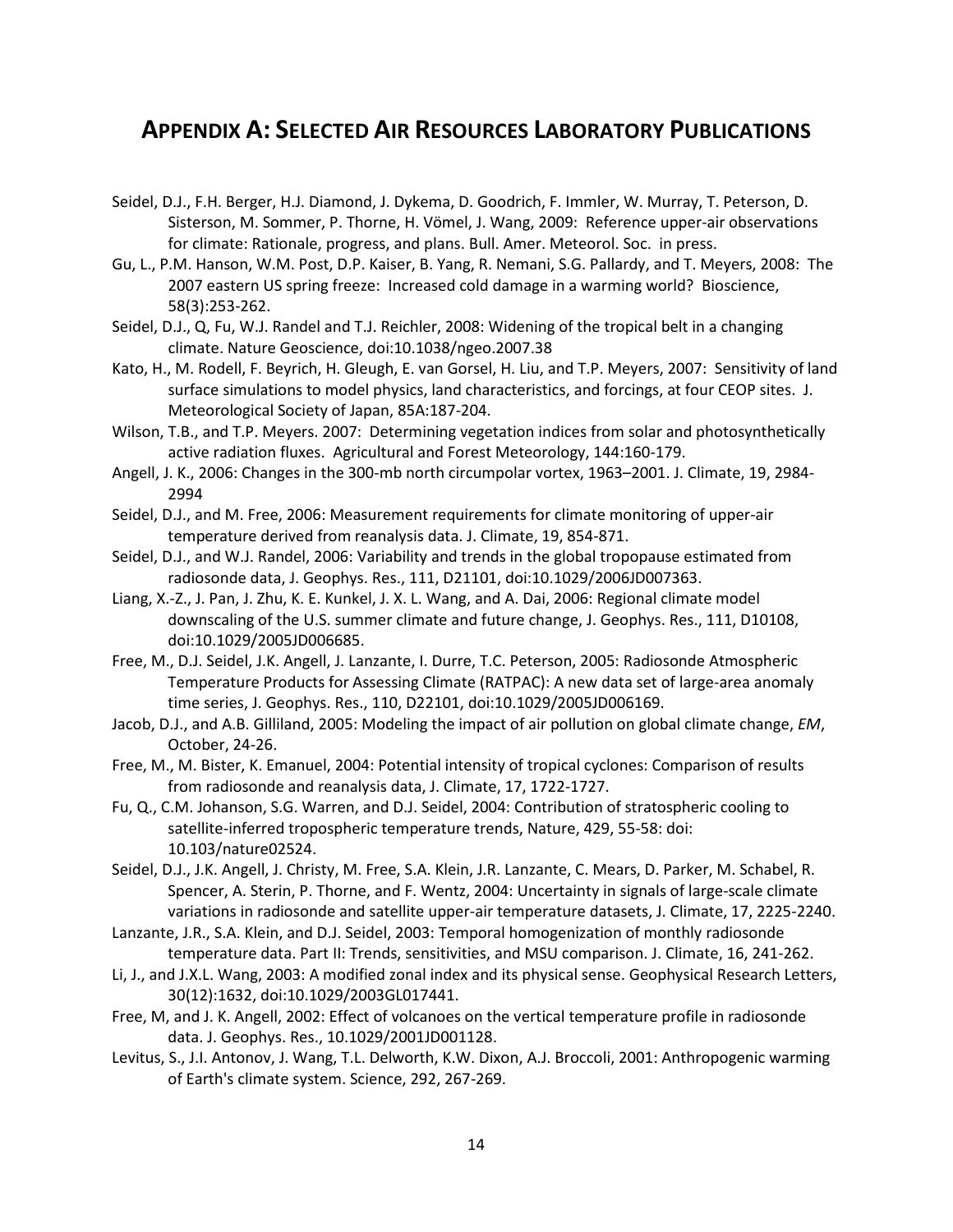- Meyers, T., 2001: A comparison of summertime water and  $CO<sub>2</sub>$  fluxes over rangeland for well watered and drought conditions. Agricultural and Forest Meteorology, 106:205-214.
- Ross, R.J., and W.P. Elliott, 2001: Radiosonde-based Northern Hemisphere tropospheric water vapor trends. J. Climate, 14, 1602-1612.
- Seidel, D.J., R.J. Ross, J.K. Angell, and G.C. Reid, 2001: Climatological characteristics of the tropical tropopause as revealed by radiosondes. J. Geophys. Res., 106, 7857-7878.
- Wang, J.X.L., and D.J. Gaffen, 2001: Late-twentieth-century climatology and trends of surface humidity and temperature in China. J. Climate, 14, 2833-2845.
- Gaffen, D.J., B.D. Santer, J.S. Boyle, J.R. Christy, N.E. Graham, and R.J. Ross, 2000: Multi- decadal changes in the vertical temperature structure of the tropical troposphere. Science, 287, 1239-1241.
- Wang, J.X.L., and J.K. Angell, 1999: Air stagnation climatology for the United States(1948-1998). NOAA/Air Resources Laboratory ATLAS No. 1, Silver Spring, MD, 73 pp.
- Baldocchi, D.D., and T. Meyers, 1998: On using eco-physiological, micrometeorological and biogeochemical theory to evaluate carbon dioxide, water vapor and trace gas fluxes over vegetation: A perspective. Agricultural and Forest Meteorology, 90:1-25.
- Gaffen, D.J., and R.J. Ross, 1998: Increased summertime heat stress in the United States. Nature, 396, 529-530.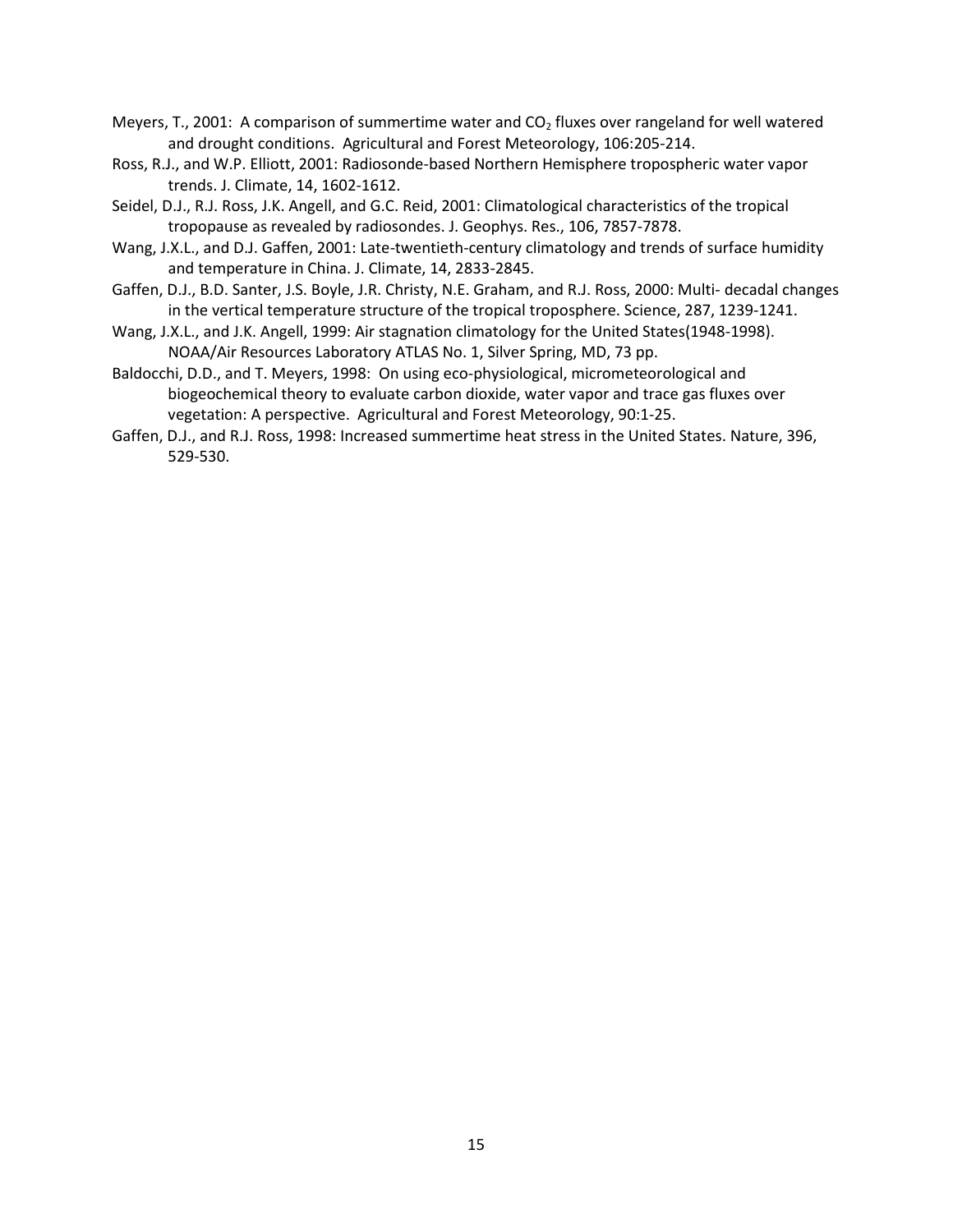# <span id="page-20-0"></span>**APPENDIX B: SELECTED AIR RESOURCES LABORATORY MILESTONES IN**

## **CLIMATE RESEARCH AND DEVELOPMENT**

#### 1948

• Air Resources Laboratory established as the Special Projects Branch of the US Weather Bureau

#### 1960's

• Identification of the quasi-biennial oscillation in stratospheric temperature and winds (Angell and Korshover 1962), ozone (Angell and Korshover 1964), stratospheric water vapor, tropopause height and the centers of action (Angell and Korshover 1974)

#### 1970's

- Beginning of global upper-air temperature monitoring (Angell and Korshover 1975) and U.S. cloudiness and sunshine research (Angell and Korshover 1975)
- ARL begins support for C. David Keeling's CO<sub>2</sub> monitoring efforts at Mauna Loa Observatory (1971)
- Establishment of the Geophysical Monitoring for Climatic Change stations (now under ESRL) (1972)
- Beginning of stratospheric ozone monitoring research (Angell and Korshover 1973)
- Initiated monitoring of US cloudiness and sunshine (Angell and Korshover 1975, Angell 1990)
- Quantification of volcanic influence on atmospheric temperature and ozone (Angell et al. 1971, Free and Angell (2002)

#### 1980's

- Identification of solar signal in a variety of climate records (Angell 1988, 1991, 1992, 2001)
- Began research on interannual variability of US stagnation episodes with relation to air quality (Korshover and Angell 1982, 1985)

#### 1990's

- ARL authors contribute to the first assessment report of Intergovernmental Panel on Climate Change and have continued to contribute to each successive report (IPCC 1992, 1995, 2001, 2007).
- ARL scientists contribute to World Climate Research Programme (WCRP) Stratospheric Processes and their Role in Climate (SPARC) scientific assessments of stratospheric ozone, water vapor and temperature, and to WMO/UNEP Scientific Assessments of Ozone Depletion.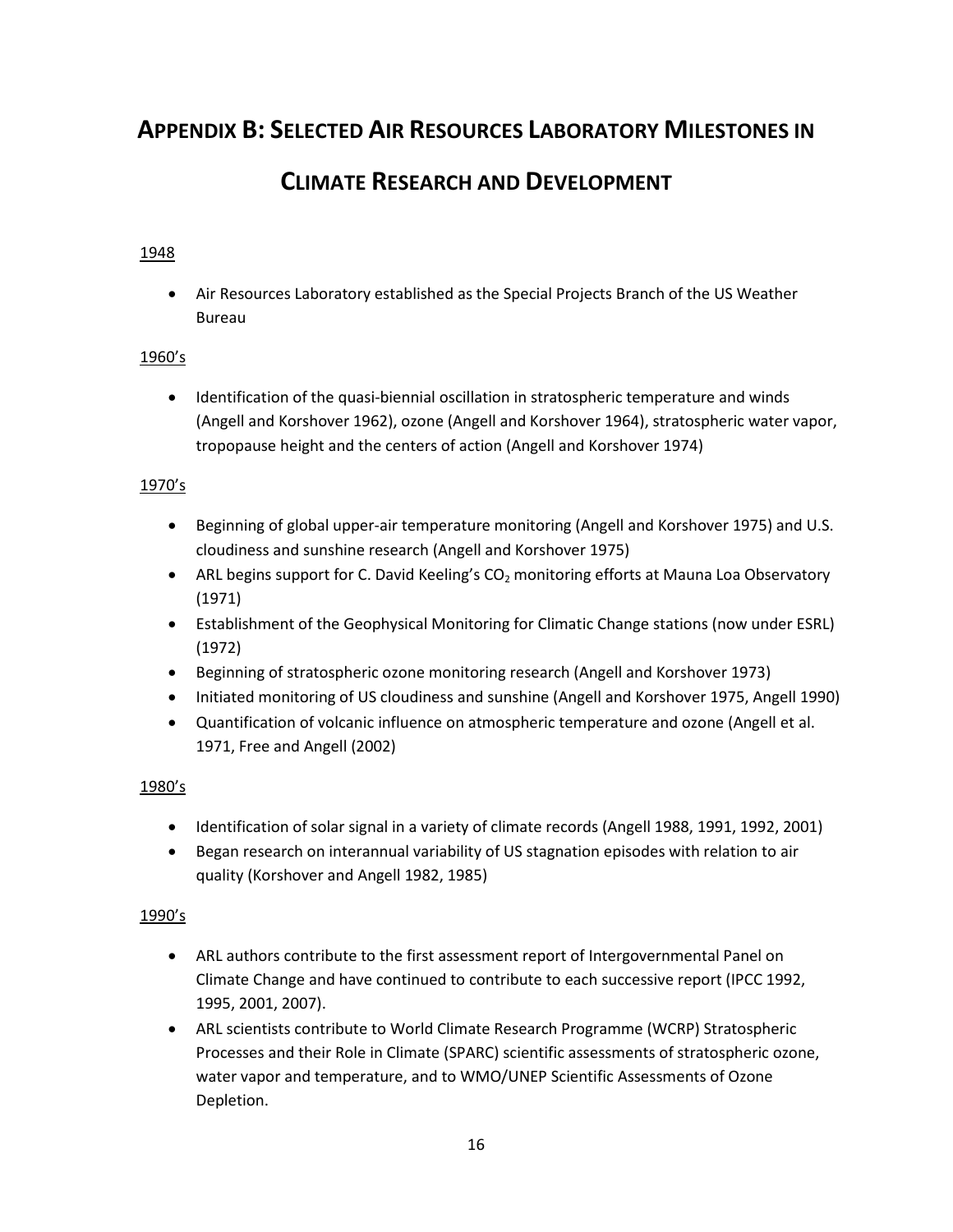- Compilation of first-ever radiosonde station history dataset (Gaffen 1993) and identification of significant problems in use of radiosonde data for long-term climate studies (Gaffen 1994)
- Identification of utility of monitoring global water vapor changes as a surrogate for temperature (Elliott et al. 1995)
- Two AGU Chapman Conferences on Water Vapor in the Climate System convened by ARL scientists (1994, 1999)
- Development of global tropospheric water vapor dataset (Ross and Elliot 1996)
- Detection of long-term increase in surface humidity (Gaffen and Ross 1999, Wang and Gaffen 2001) and tropospheric water vapor (Ross et al. 2001)
- Detection of increase the frequency of extreme heat events in the US (Gaffen and Ross 1998) and China (Wang and Gaffen 2001)
- Release of digital U.S. air stagnation atlas (Wang and Angell 1999), updating earlier work by Korshover and Angell (1982)

#### 2000's

- ARL authors contribute to US Climate Change Science Program's assessment of temperature trends in the lower atmosphere (CCSP 2006)
- ARL author contributes to US Climate Change Science Program's assessment of long-lived and short-lived species influence on climate (CCSP 2008)
- Release of Radiosonde Atmospheric Temperature Products for Assessing Climate (Free et al. 2005)
- Symposium honoring and celebrating the career of Jim Angell on his  $80^{th}$  birthday (2003)
- Detection of increase in tropopause height (Gaffen et al. 2001, Seidel and Randel 2006)
- Identification of widening of the tropical belt (Seidel et al. 2008)
- Regional-scale modeling study of air quality sensitivity to future climate (Nolte et al. 2008)
- Evaluation of large-scale transport patterns in downscaled regional climate simulation methods (Cooter et al., 2008)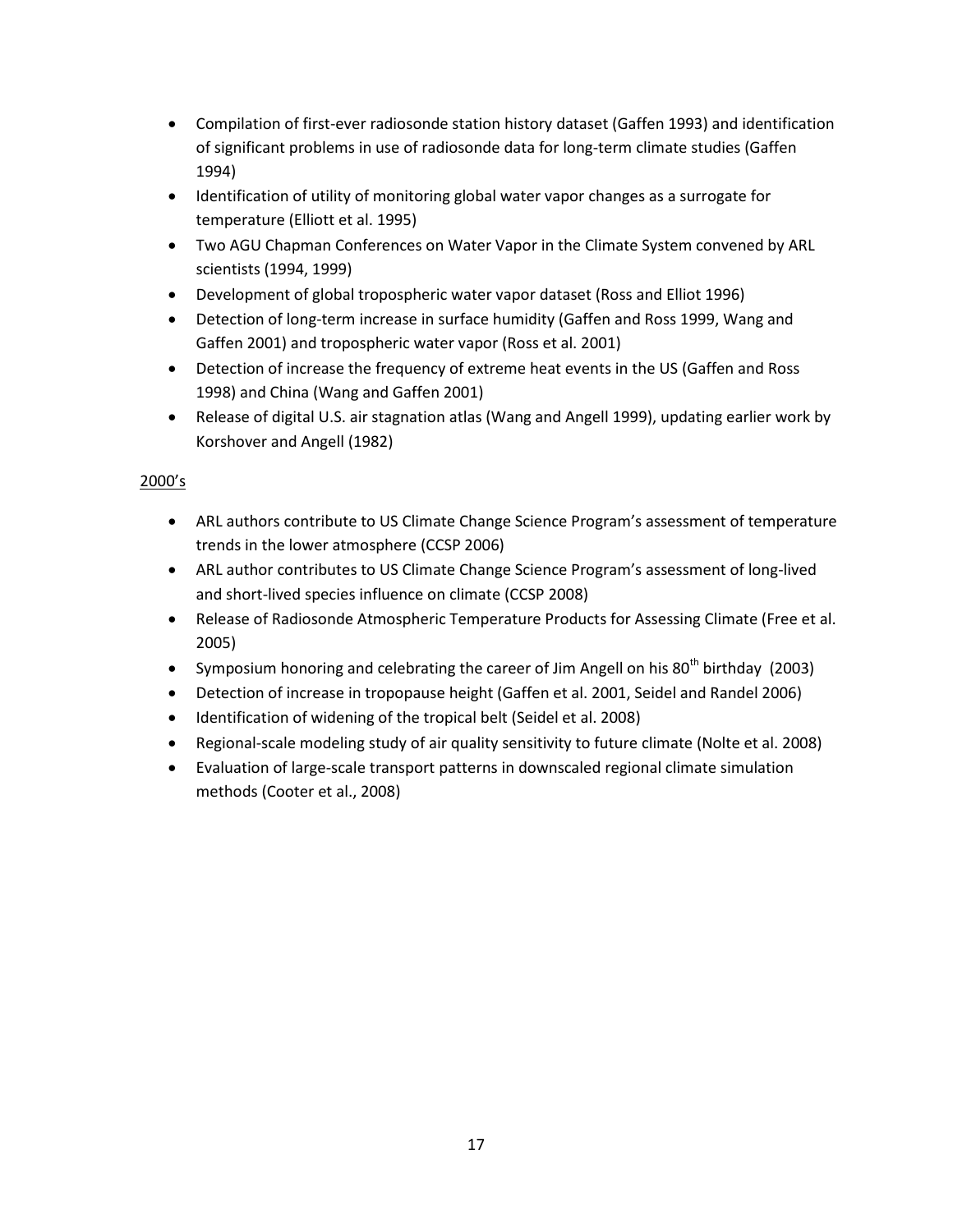# <span id="page-22-0"></span>**APPENDIX C: CONNECTIONS WITH NOAA'S REQUIREMENTS AND GOALS**

ARL's goals directly support multiple NOAA requirements and goals as expressed in NOAA's mission requirements and strategic and research goals. These linkages are summarized below.

### **Requirements Drivers and Mission Requirements**

<span id="page-22-1"></span>Requirements drivers are external mandates that NOAA is expected to satisfy. Mission requirements are NOAA responsibilities that are derived from the requirements drivers. The following list contains NOAA mission requirements that are supported by ARL's goals. The underlying requirements driver is listed in parentheses. (This information is extracted from charters of NOAA programs.  $6, 7, 8$  $6, 7, 8$  $6, 7, 8$  $6, 7, 8$  $6, 7, 8$ )

- Provide climate data and information that meets rigorous scientific standards for quality. (Data Quality Act, Coastal Zone Management Act, and U. S. Ocean Action Plan)
- Provide monitoring, assessment, and analysis of the climate system through high quality observations and measurements of atmospheric, oceanic, and select terrestrial variables, as well as modeling capabilities (Global Change Research Act, National Weather Service Organic Act, Coastal Zone Management Act, US Ocean Action Plan).
- Improve quantification of the forces and feedback systems bringing about changes in the earth's climate and related systems. (Global Change Research Act, Global Climate Protection Act of 1990, Oceans Act 2000, Climate Change Science Program, U. N. Framework Convention on Climate Change, Global Earth Observation System of Systems)
- Improve knowledge of observed variability and change of the Earth's past and present climate and environment (Strategic Plan for the Climate Change Science Program).
- Understand and predict climate variability on timescales ranging from intraseasonal through seasonal to decadal and beyond (Global Change Research Act).
- Monitor, assess, and forecast climate (National Weather Service Organic Act).
- Provide air quality decision-makers key information about the atmospheric processes responsible for poor air quality and related tools to support the development of effective policies and emissions management programs (examples of decision-makers include Federal, state, and local policy-makers and regulators, industrial planners, and other air quality stakeholders) (Congressional appropriations)

### **NOAA Climate Goals**

<span id="page-22-2"></span>In supporting NOAA's mission requirements, ARL's climate research contributes to multiple NOAA climate goals and objectives. These include the following:

<span id="page-22-3"></span> $6$  Program Charter for Climate Monitoring and Observation, [http://www.ppi.noaa.gov/PPI\\_Goals&Programs/charters/climate/CL-COM\\_Program\\_Charter\\_03-28-08.pdf](http://www.ppi.noaa.gov/PPI_Goals&Programs/charters/climate/CL-COM_Program_Charter_03-28-08.pdf) .  $\sigma$  Program Charter for Climate Research and Modeling,

<span id="page-22-4"></span>[http://www.ppi.noaa.gov/PPI\\_Goals&Programs/charters/climate/CL-CRM\\_Program\\_Charter\\_03-28-08.pdf](http://www.ppi.noaa.gov/PPI_Goals&Programs/charters/climate/CL-CRM_Program_Charter_03-28-08.pdf) . <sup>8</sup> Program Charter for Air Quality,

<span id="page-22-5"></span>[http://www.ppi.noaa.gov/PPI\\_Goals&Programs/charters/weather&water/WW-AQL\\_Program\\_Charter-11-29-](http://www.ppi.noaa.gov/PPI_Goals&Programs/charters/weather&water/WW-AQL_Program_Charter-11-29-05.pdf) [05.pdf](http://www.ppi.noaa.gov/PPI_Goals&Programs/charters/weather&water/WW-AQL_Program_Charter-11-29-05.pdf) .